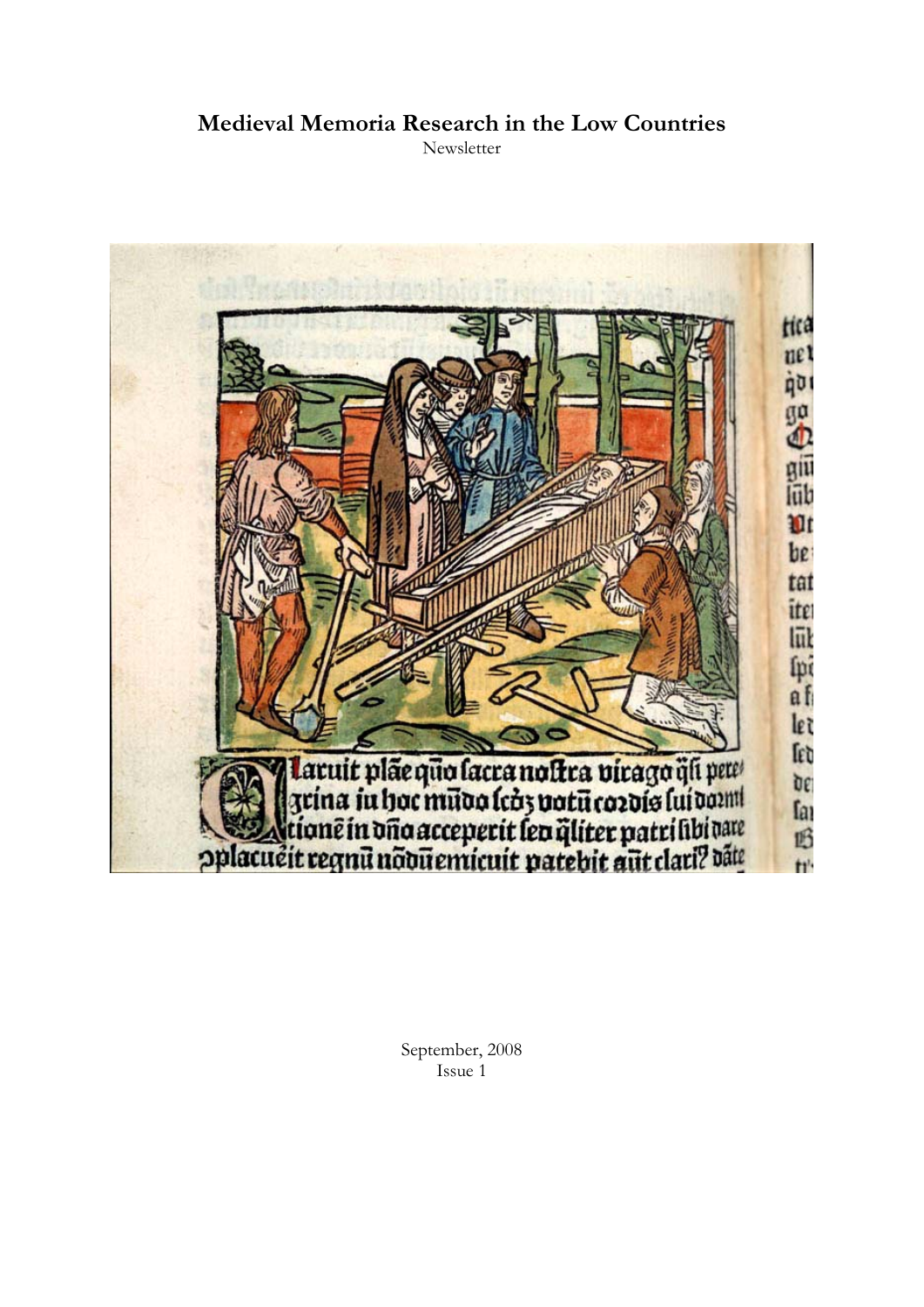# **Table of contents**

Editorial - by Truus van Bueren

Publications

- › Recent publications
- › Books (tables of contents)

Symposia and congresses

› Upcoming symposia and congresses

Other news

- › New Ph.D. students
- › Website *Memoria in Beeld* by Truus van Bueren
- › Small grant awarded to the MeMO project by Truus van Bueren
- › Application for a grant for MeMO
- › MeMO-project summary by Truus van Bueren and Rolf de Weijert
- › *Monasticon Trajectense* by Koen Goudriaan
- › Convent list by Koen Goudriaan
- › Development of new software for the database *Narrative Sources* by Jeroen Deploige

Postdoc and Ph.D. researchers working on *memoria*

We would like to thank the Museum Catharijneconvent in Utrecht for giving us permission to publish images of the works of art in its collection.

Frontpage: *The burial of Lidwina van Schiedam*, Johannes Brugman, *Vita alme virginis Lijdwine*, Schiedam, [Otgier Pietersz. Nachtegael], 1498. Woodcut (hand coloured), anonymous. Paper, 205 x 135 mm. Museum Catharijneconvent, Utrecht, BMH i44, fol. 114v.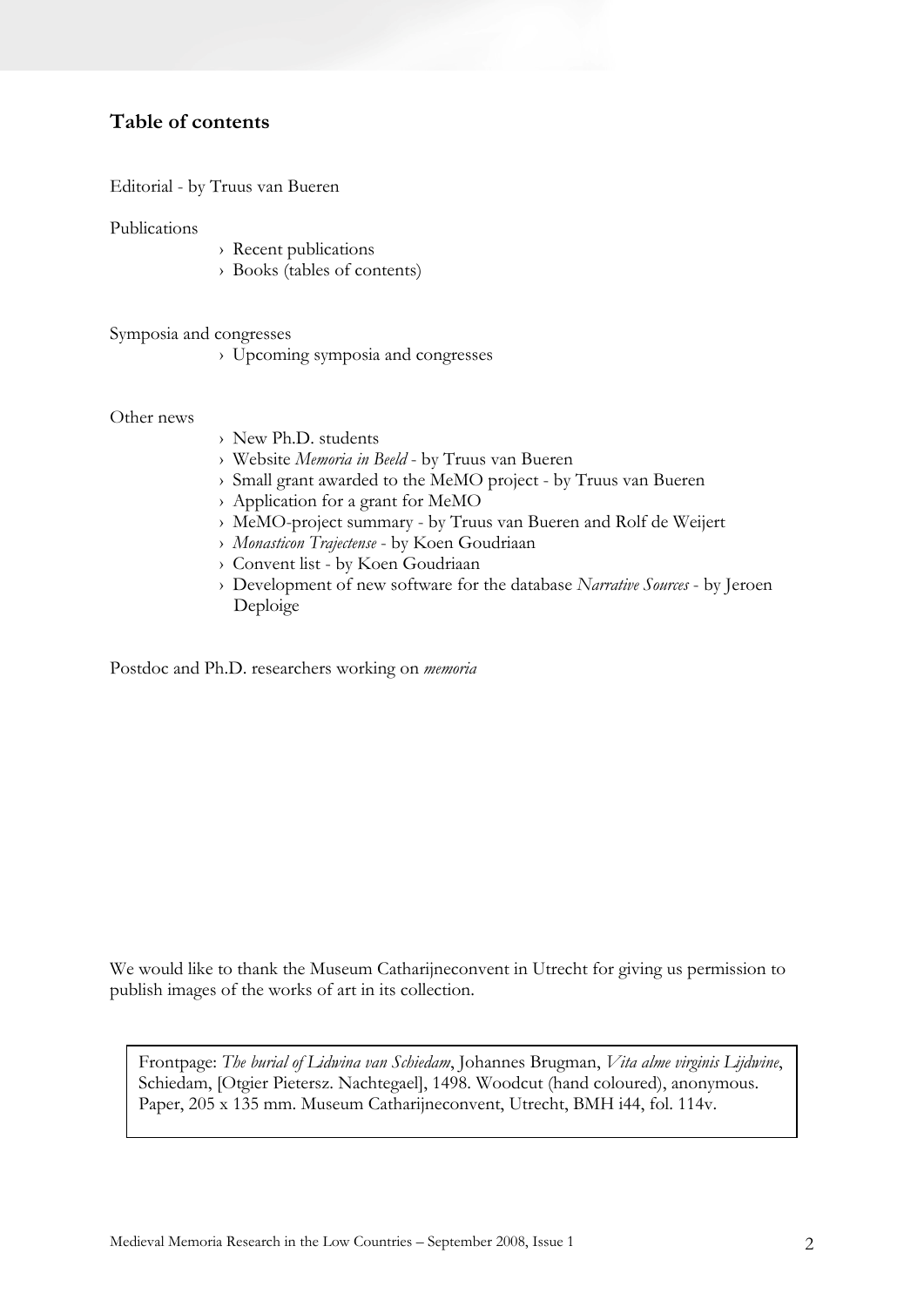# **First issue of Medieval Memoria Research in the Low Countries**

We hereby present the first issue of the newsletter *Medieval Memoria Research in the Low Countries*  (*MMR*). In this online newsletter you will find information on the work of scholars who research medieval *memoria* in the broad sense of the word. *Medieval Memoria Research in the Low Countries* will contain three sections: publications, announcements of upcoming symposia and congresses, and other news. In the section 'other news', you might for instance find information about new Ph.D. researchers, new projects or other new initiatives concerning medieval *memoria*. The first two issues of this newsletter will contain separate overviews of the Postdoc and Ph.D. researchers, who are currently working on *memoria*.

 This newsletter is created to inform scholars and other interested people of current developments concerning the research of the commemoration of the dead and commemorative practices in the Low Countries. This has proven to be necessary. It has been pointed out in various scholarly publications that *memoria*-researchers tend to limit themselves to researching within their own modern national borders and linguistic frontiers. They also seem to have their own 'citation communities' (Van Bueren, in her introduction of *Care for the Here and the Hereafter*, 2005, 13; Bijsterveld, *Do ut des*, 2007, *Introduction*, 13-16). Arnoud-Jan Bijsterveld wrote about his book: "... this volume means to give greater publicity to Belgian and Dutch research into the Central Middle Ages as well as to the possibilities and importance of research into sources from the medieval Low Countries (idem, 13)." We hope that this newsletter will also give greater publicity to the activities of *memoria*-researchers in the Low Countries. The need to inform other scholars and to cooperate, has also been demonstrated by other initiatives. In 2007 professor Dieter Geuenich of the University of Duisberg-Essen, invited a Dutch group of *memoria*researchers to a symposium, during which they and their German counterparts could inform each other of their activities. This initiative has since developed into a tradition, an event which takes place twice a year. During these symposia scholars can present and discuss their work in progress. The location of these symposia alternates between Germany and the Netherlands. You will find the announcement of the fourth symposium in this issue of our newsletter.

Keeping the previously discussed matters in mind, we do not wish to impose strict limitations upon the newsletter and its contents. For instance, Dutch and Belgian Ph.D. researchers, looking into *memoria* and related subjects outside of the Low Countries, can also present their work in this newsletter. The newsletter itself will be in English. You will, however, also find announcements about non-English (usually Dutch) publications and events.

 This first issue of *MMR* will show that in the previous academic year a lot has happened in our field of research in Belgium and the Netherlands. This year also promises to see a number of activities, such as the congress of the project 'Herinnering in geschrift en praktijk', which will take place in November. In January 2009 there will be a symposium about IT and its practical uses in scholarly research, which may also interest other researchers in the field of humanities. In the second half of 2009 three Ph.D. researchers are expected to receive their doctor's degree.

The newsletter has been set up as part of the Utrecht research project *The functions of art, ritual and text in medieval memoria*. Charlotte Dikken, who, starting in September of this year, will be a Ph.D. researcher (AIO) at Utrecht University, has agreed to act as the newsletter's editor-in-chief. In addition, the editorial staff will comprise of two other *memoria*-researchers, Bram van den Hoven van Genderen and myself, and Andrea van Leerdam. Andrea has also worked in the Utrecht project; currently she is active as the web editor of the Faculty of Humanities of Utrecht University.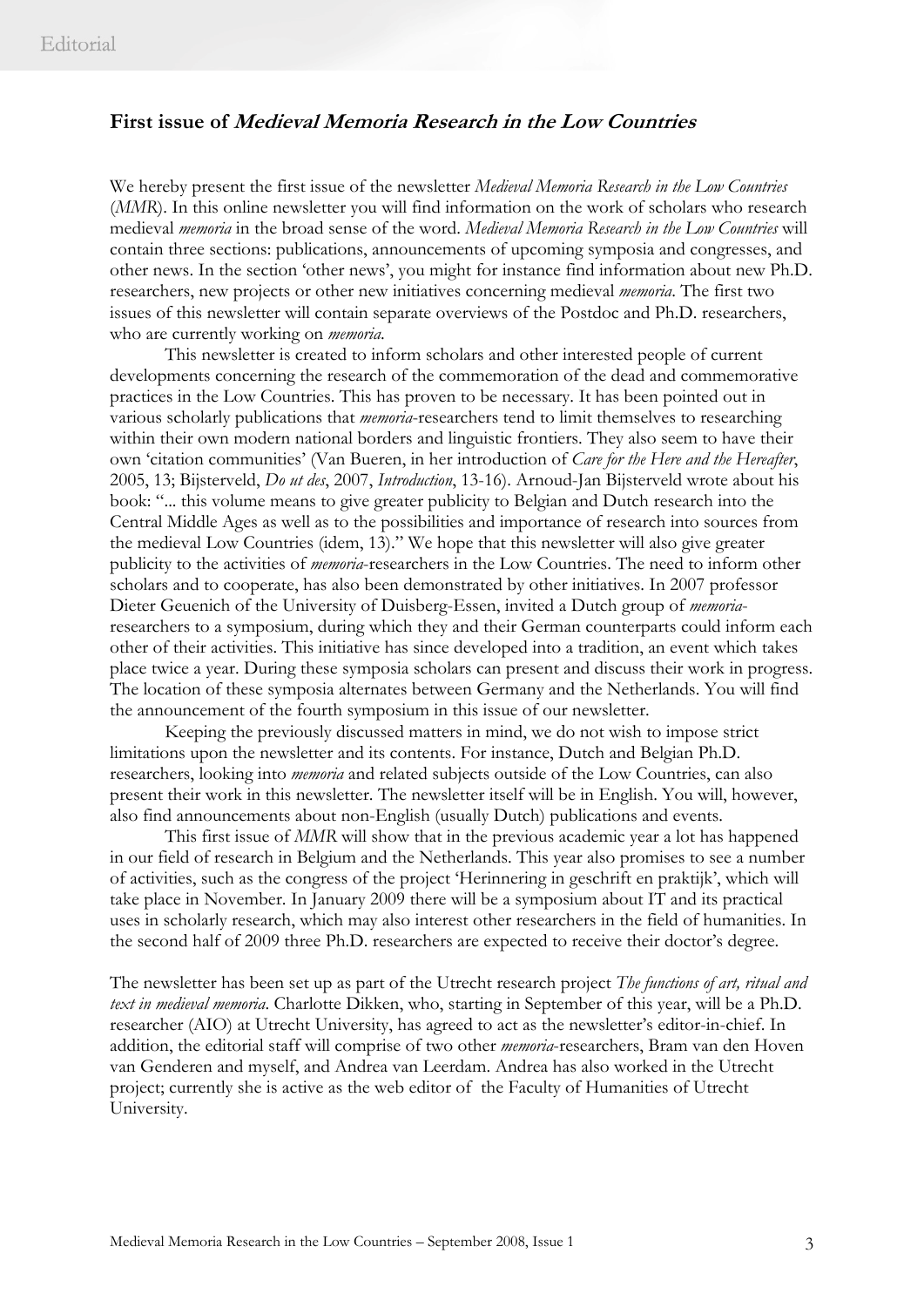Truus van Bueren Project leader of *The functions of art, ritual and text in medieval memoria* 

The aim of *MMR* is to create greater publicity for *memoria*-research in the Low Countries. Readers are invited to inform us of news about congresses, publications, projects and other related subjects, so that these subjects may be included in our future issues. Please consult the colophon for the address to which to send your messages!



*The Mass of Saint Gregory the Great*, Northern Netherlands, c. 1500. Panel 92.1 x 78.1 cm. Museum Catharijneconvent, Utrecht.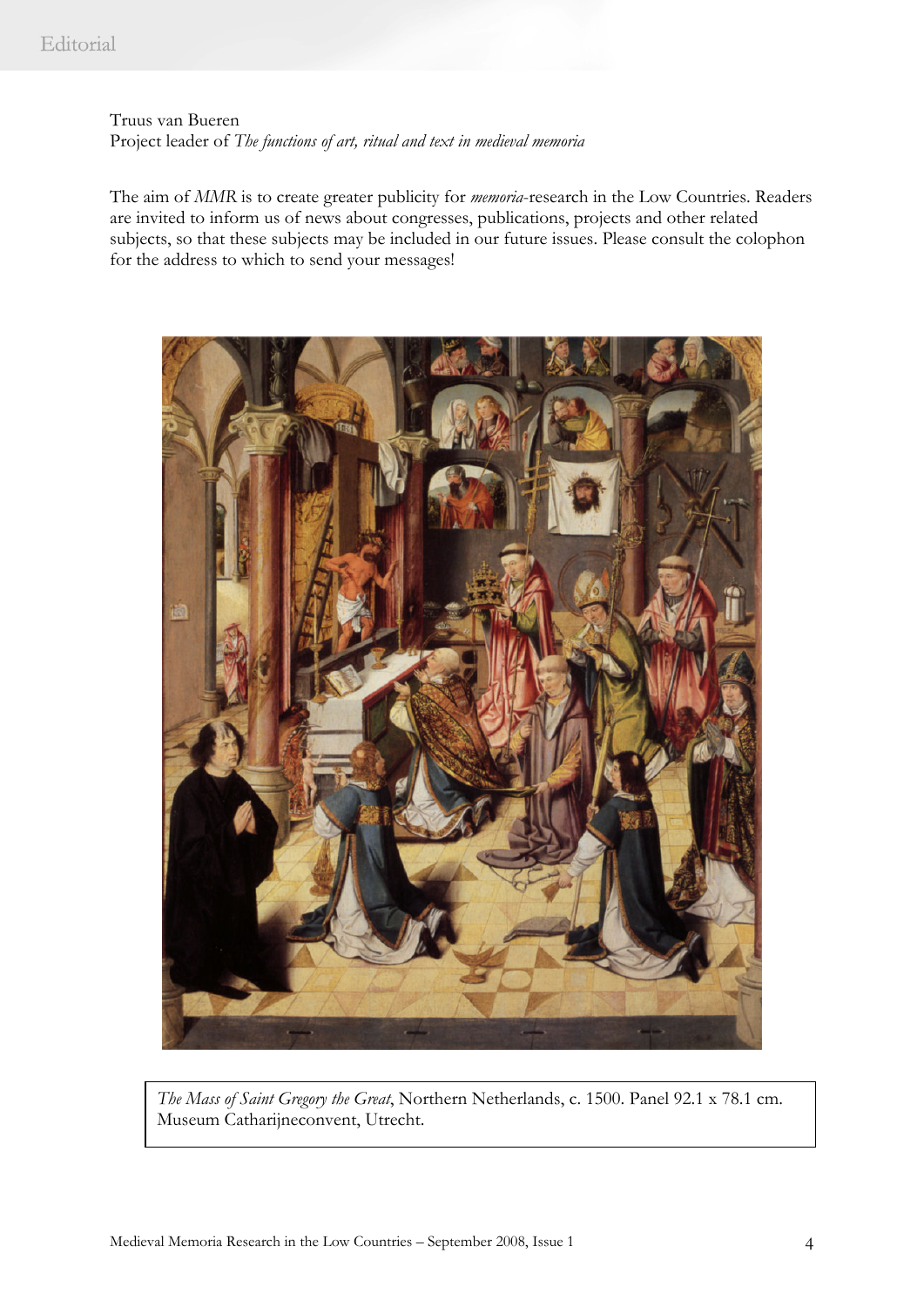# **Recent publications**

2007

- Arnoud-Jan A. Bijsterveld, *Do ut des. Gift Giving, Memoria, and Conflict Management in the Medieval Low Countries* (Hilversum, Verloren, 2007).
- Arnoud-Jan A. Bijsterveld, 'The Medieval Gift as Agent of Social Bonding and Power', in: *Do ut des. Gift Giving, Memoria, and Conflict Management in the Medieval Low Countries*, Arnoud-Jan A. Bijsterveld (Hilversum, Verloren, 2007), 17-39.
- Arnoud-Jan A. Bijsterveld, 'Afterword: the Study of Gift Giving since the 1990s', in: *Do ut des. Gift Giving, Memoria, and Conflict Management in the Medieval Low Countries*, Arnoud-Jan A. Bijsterveld (Hilversum, Verloren, 2007), 40-50.
- Arnoud-Jan A. Bijsterveld, 'Beyond Legal Sources: Contextualizing Charters of Gift', in: *Do ut des. Gift Giving, Memoria, and Conflict Management in the Medieval Low Countries*, Arnoud-Jan A. Bijsterveld (Hilversum, Verloren, 2007), 51-61.
- Arnoud-Jan A. Bijsterveld, 'A Glove on the Altar: Profane Symbols and Sacred Rituals', in: *Do ut des. Gift Giving, Memoria, and Conflict Management in the Medieval Low Countries*, Arnoud-Jan A. Bijsterveld (Hilversum, Verloren, 2007), 62-82.
- Arnoud-Jan A. Bijsterveld, 'Gift Exchange, Landed Property, and Eternity: the Priory of Postel', in: *Do ut des. Gift Giving, Memoria, and Conflict Management in the Medieval Low Countries*, Arnoud-Jan A. Bijsterveld (Hilversum, Verloren, 2007), 83-123.
- Arnoud-Jan A. Bijsterveld, 'Commemorating Patrons and Gifts in Monastic Chronicles', in: *Do ut des. Gift Giving, Memoria, and Conflict Management in the Medieval Low Countries*, Arnoud-Jan A. Bijsterveld (Hilversum, Verloren, 2007), 124-157.
- Arnoud-Jan A. Bijsterveld, '*In mei memoriam*: Hollow Phrase or Intentional Formula?', in: *Do ut des. Gift Giving, Memoria, and Conflict Management in the Medieval Low Countries*, Arnoud-Jan A. Bijsterveld (Hilversum, Verloren, 2007), 158-187.
- Arnoud-Jan A. Bijsterveld, 'Eternal Life, Perpetual Glory: Memorializing Donors and Founders', in: *Do ut des. Gift Giving, Memoria, and Conflict Management in the Medieval Low Countries*, Arnoud-Jan A. Bijsterveld (Hilversum, Verloren, 2007), 188-214.
- Arnoud-Jan A. Bijsterveld, 'In Honour Bound: Give and Take', in: *Do ut des. Gift Giving, Memoria, and Conflict Management in the Medieval Low Countries*, Arnoud-Jan A. Bijsterveld (Hilversum, Verloren, 2007), 215-229.
- Arnoud-Jan A. Bijsterveld, 'Appealing to the Mighty Vindicator: Canons and Laymen in Conflict', in: *Do ut des. Gift Giving, Memoria, and Conflict Management in the Medieval Low Countries*, Arnoud-Jan A. Bijsterveld (Hilversum, Verloren, 2007), 230-246.
- Arnoud-Jan A. Bijsterveld, 'Review of: H. Tummers, H. Kurvers, A. Reinstra and H. Tolboom, *Bestendige vergankelijkheid. Het gerestaureerde grafmonument voor Frederik van Renesse* (Zeist, 2004)', in: *Noordbrabants Historisch Jaarboek* 24 (2007), 211-212.
- Douglas Brine, 'Campin's Contemporaries: Painting in Tournai in the Early Fifteenth Century', in: *Campin in Context. Peinture et société dans la vallée de l'Escaut à l'époque de Robert Campin 1375-1445*, ed. L. Nys and D. Vanwijnsberghe (Valenciennes, Brussels & Tournai, 2007), 101-112.
- J. Deploige, 'Twisten via heiligen. Over de hagiografische dialoog tussen de Gentse abdijen van Sint-Pieters en Sint-Baafs, 941-1079', in: *Handelingen der Maatschappij voor Geschiedenis en Oudheidkunde van Gent* 61 (2007), 27-78.
- J. Deploige, 'Eremitische helden, verdrongen vaderfiguren. Over moeizame institutionaliseringsprocessen en selectieve herinnering in de middeleeuwse Zuidelijke Nederlanden', in: *Trajecta. Religie, cultuur en samenleving in de Nederlanden* 16 (2007), 289-310.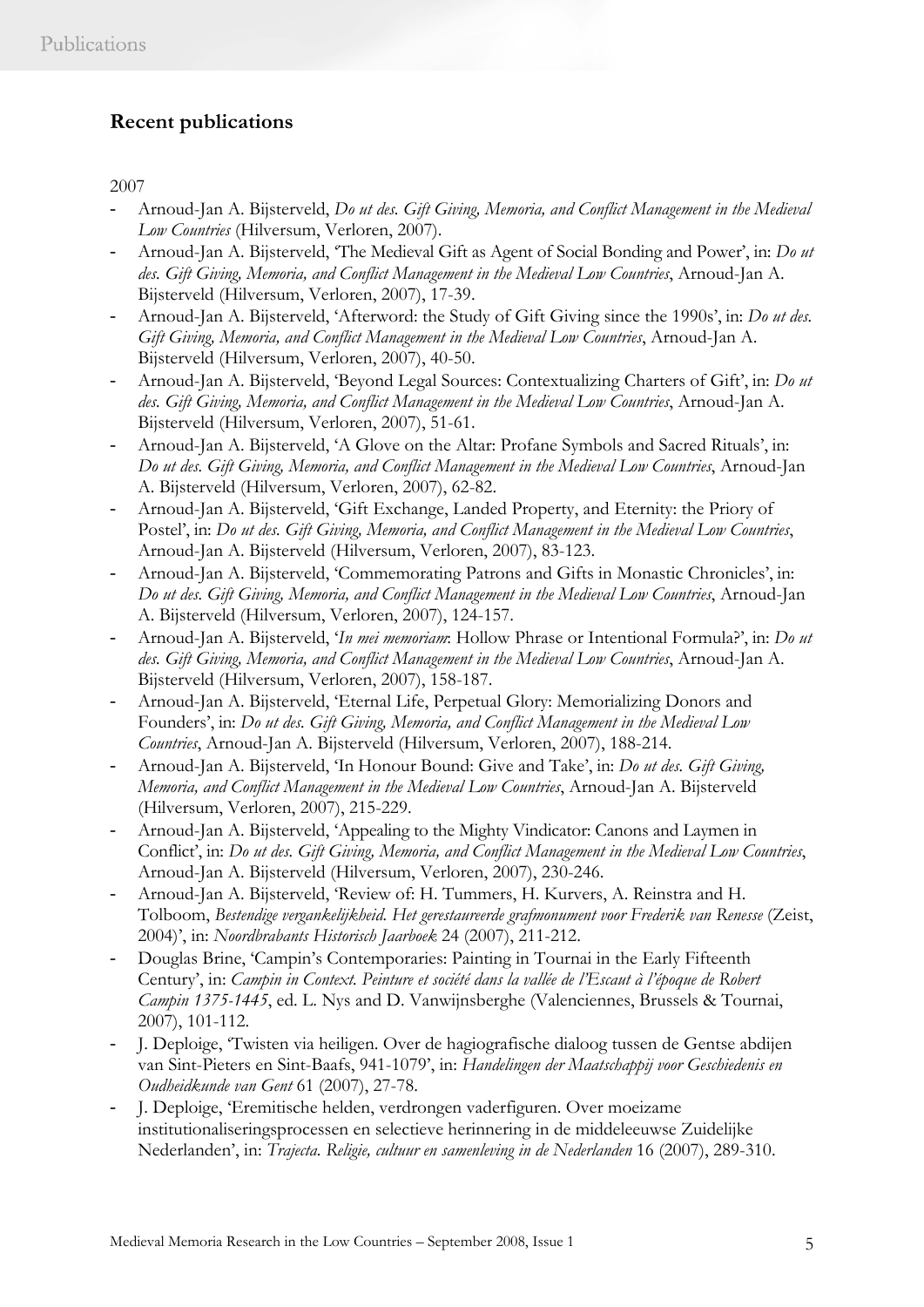- Anique de Kruijf, 'Uit de kast. Relieken verwijderd uit hun oorspronkelijke context', in: *Madoc* 21 (2007), 194-202.
- Anique de Kruijf, 'Heilige inhaligheid. De diefstal van een fragment van Willibrords sandaal', in: *Tijdschrift Oud-Utrecht* 80-5 (2007), 128-132.
- Anique de Kruijf, '"Stof zijt gij..." De relieken in het altaar van de oud-katholieke Gertrudiskathedraal', in: *In de ban van de kerk. 25 jaar Kerken Kijken Utrecht*, ed. Peter van de Coolwijk e.a. (Utrecht, 2007), 91-94.

# 2008

- Llewellyn Bogaers, *Aards, betrokken en zelfbewust. De verwevenheid van cultuur en religie in katholiek Utrecht, 1300 - 1600* (Utrecht 2008; dissertation, with an English summary).
- Douglas Brine, 'Rogier van der Weyden and Early Netherlandish Wall Memorials', in: I*mmediations. The Courtauld Institute of Art Journal of Postgraduate Research* 2-1 (2008), 7-27.
- Truus van Bueren, Andrea van Leerdam, Fenna Visser, 'Memoria in beeld. Middeleeuwse memorievoorstellingen uit het (aarts)bisdom Utrecht', (maart 2008), www.let.uu.nl/memorie/.
- Anique de Kruijf, *'Stof zijt gij...' Een deelinventarisatie van de reliekschat van de oud-katholieke Gertrudiskathedraal te Utrecht*, (Utrecht: Clavis Stichting Publicaties Middeleeuwse Kunst, 2008).
- Anique de Kruijf, 'Heimelijke heiligheid. Schuilkerken uit de tijd van de Reformatie', in: *WIJS, maandblad van de EUG* (februari 2008), 9-10.

# Forthcoming

- Arnoud-Jan A. Bijsterveld, 'Memoria in de praktijk. Vroegen leken om liturgische gedachtenis?', in: *Herinnering in geschrift en praktijk in religieuze gemeenschappen uit de Lage Landen*, ed. J. Deploige, B. Meijns and R. Nip (Brussel, 2008).
- Anne Bollmann, 'Formen und Funktionen schriftlicher Memoria in den Schwesterngemeinschaften der Devotio Moderna', in: *Herinnering in geschrift en praktijk in religieuze gemeenschappen uit de Lage Landen*, ed. J. Deploige, B. Meijns and R. Nip (Brussel, 2008).
- Douglas Brine, 'Evidence for the forms and usage of early Netherlandish memorial paintings', in: *Journal of the Warburg and Courtauld Institutes,* 71 (October 2008).
- Truus van Bueren, m.m.v. Marieke de Winkel, 'Herinnering in de praktijk. De rol van beeld en geschrift', in: *Herinnering in geschrift en praktijk in religieuze gemeenschappen uit de Lage Landen, 1000-1500*, ed. J. Deploige, R. Nip en B. Meijns (Brussel, 2008).
- Jeroen Deploige, Brigitte Meijns, Renée Nip (ed.), *Herinnering in geschrift en praktijk in religieuze gemeenschappen uit de Lage Landen, 1000-1500* (Brussel, 2008).
- Jeroen Deploige, Bert Callens, Guy De Tré, 'Een nieuwe toekomst voor het online repertorium *The Narrative Sources of the Medieval Low Countries*', in: *Herinnering in geschrift en praktijk in religieuze gemeenschappen uit de Lage Landen, 1000-1500*, ed. J. Deploige, R. Nip en B. Meijns (Brussel, 2008).
- B. Diemel, 'Geestelijke toespraken als model voor het monastieke vrouwenleven. Een analyse van de receptie van de collaties van Johannes Brinckerinck in verzamelhandschrift Nijmegen, UB 188', in: *Herinnering in geschrift en praktijk in religieuze gemeenschappen uit de Lage Landen, 1000- 1500*, ed. J. Deploige, R. Nip en B. Meijns (Brussel, 2008).
- B. Diemel, '"Want bij der scrifture soe bliven die dode". De rol en de vorm van de collectieve herinnering bij de Moderne Devotie in de Zuidelijke Nederlanden', in: *Herinnering in geschrift en praktijk in religieuze gemeenschappen uit de Lage Landen, 1000-1500*, ed. J. Deploige, R. Nip en B. Meijns (Brussel, 2008).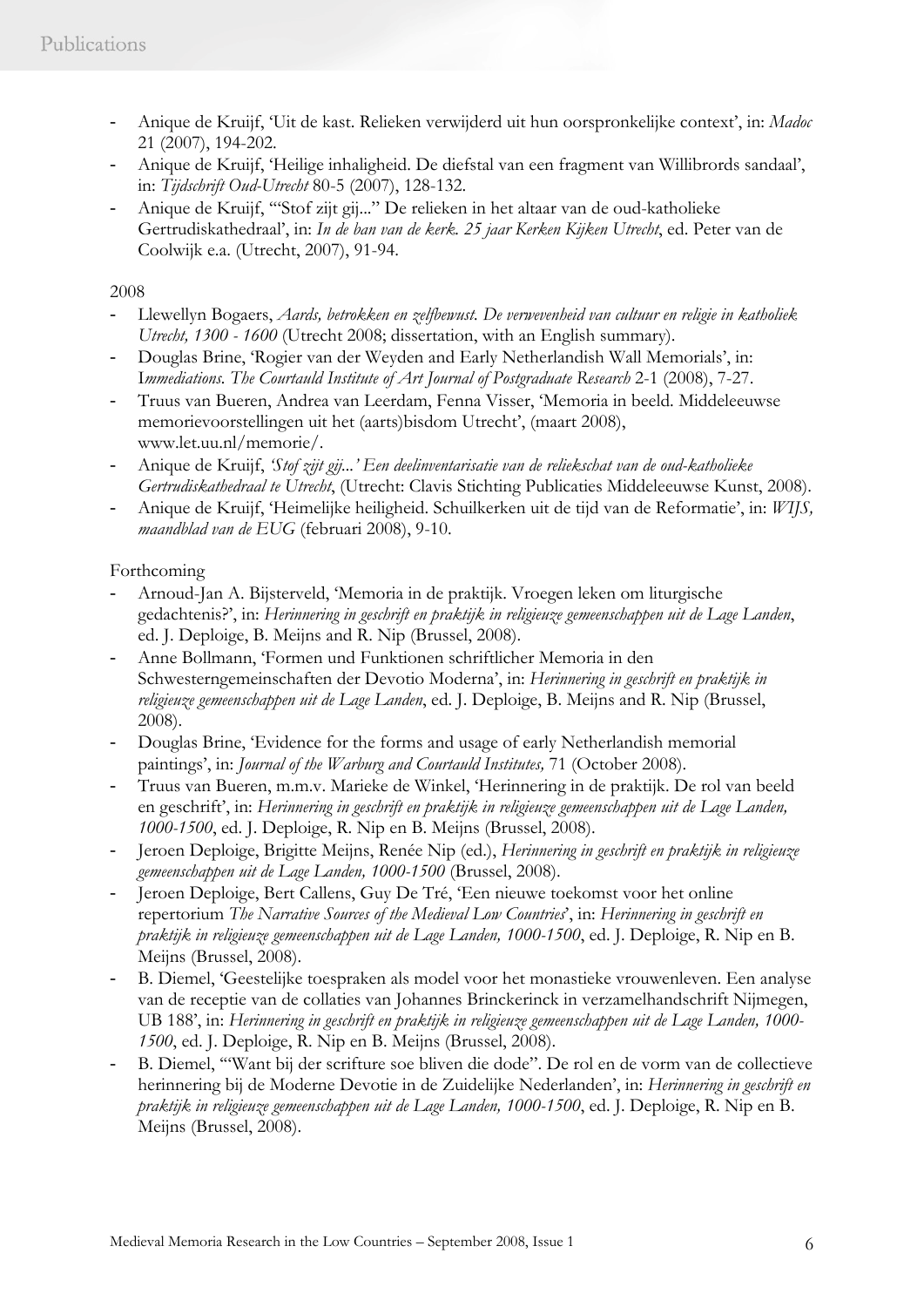- Suzan Folkerts, 'Het handgeschreven boek als platform voor identiteitsvorming in de religieuze gemeenschap', in: *Herinnering in geschrift en praktijk in religieuze gemeenschappen uit de Lage Landen, 1000-1500*, ed. J. Deploige, R. Nip en B. Meijns (Brussel, 2008).
- Elisabeth van Houts, 'The Final Stages of Memorial Traditions: The Warenne Family', in: *Herinnering in geschrift en praktijk in religieuze gemeenschappen uit de Lage Landen, 1000-1500*, ed. J. Deploige, R. Nip en B. Meijns (Brussel, 2008).
- Koen Goudriaan, 'Herinnering en herstel. *Memoria* in functie van restauratie in het Goudse vrouwenklooster Sint-Margaretha', in: *Herinnering in geschrift en praktijk in religieuze gemeenschappen uit de Lage Landen, 1000-1500*, ed. J. Deploige, R. Nip en B. Meijns (Brussel, 2008).
- Brigitte Meijns, 'Herinneringspraktijken in kringen van reguliere kanunniken. De stichters en hun memoria (elfde-twaalfde eeuw): prior Odfried van Watten († 1086)', in: *Herinnering in geschrift en praktijk in religieuze gemeenschappen uit de Lage Landen, 1000-1500*, ed. J. Deploige, R. Nip en B. Meijns (Brussel, 2008).
- Daantje Meuwissen, '"Naer ouder coustume." De zeventiende-eeuwse portretten in de serie met de landcommandeurs van de Ridderlijke Duitse Orde, Balije van Utrecht.', in: *Pokerfaced: Flemish and Dutch Baroque Faced Unveiled*, ed. Katlijne van der Stighelen, Bert Watteeuw (Turnhout, 2008).
- Renée Nip, Jeroen Deploige, 'Herinnering in geschrift en praktijk', in: *Herinnering in geschrift en praktijk in religieuze gemeenschappen uit de Lage Landen, 1000-1500*, ed. J. Deploige, R. Nip en B. Meijns (Brussel, 2008).
- Tjamke Snijders, 'Tussen leestekst en luistertekst. Eenledige handschriften en de gebruikscontext van hagiografie', in: *Herinnering in geschrift en praktijk in religieuze gemeenschappen uit de Lage Landen, 1000-1500*, ed. J. Deploige, R. Nip en B. Meijns (Brussel, 2008).
- Paul Trio, 'Moordende concurrentie op de memoriemarkt. Een eerste verkenning van het fenomeen jaargetijde in de Lage Landen in de late middeleeuwen (ca 1250 tot 1550)', in: *Herinnering in geschrift en praktijk in religieuze gemeenschappen uit de Lage Landen, 1000-1500*, ed. J. Deploige, R. Nip en B. Meijns (Brussel, 2008).
- Steven Vanderputten, 'Vreemden voor elkaar. Het onderbroken geheugen van monastieke groepen tijdens de volle middeleeuwen', in: *Herinnering in geschrift en praktijk in religieuze gemeenschappen uit de Lage Landen, 1000-1500*, ed. J. Deploige, R. Nip en B. Meijns (Brussel, 2008).
- Valerie Vermassen, 'Een klaagzang uit Groenendaal. Willem Jordaens' *Planctus super obitu fratris Iohannis de Speculo, alias de Cureghem* (ca 1385)', in: *Herinnering in geschrift en praktijk in religieuze gemeenschappen uit de Lage Landen, 1000-1500*, ed. J. Deploige, R. Nip en B. Meijns (Brussel, 2008).

Ji Jan vom wyck eith voyen kuut van wyck toore ten hedigen londer ghereae<br>wyck toore ten hedigen londer ghereae<br>aneer woden it beade ribberes ghellege<br>hughe vo turk toude uiete hebbe ghe reten en bleek thuys hu waert zier des was hi dedene en confirps Ta Joeugn Icreef pius pe en ceau Die venid eilm en haddens nuclate que Entre der nibeken benas duck gene and the color of the state of tat falu carter conte eFluridi und From a missal from the parish church in of byt the for them is the there are Wijk, *Missale Trajectense*, Utrecht (?), c. 1400-1420 (Latin). Parchment 368 x 284 mm. Museum Catharijneconvent, milin erai panad no auto מנוס פימון ולומני מו שמיר למחון ויוו Utrecht, BMH Warm h92H1, fol. 290v. manthimme en unt la healen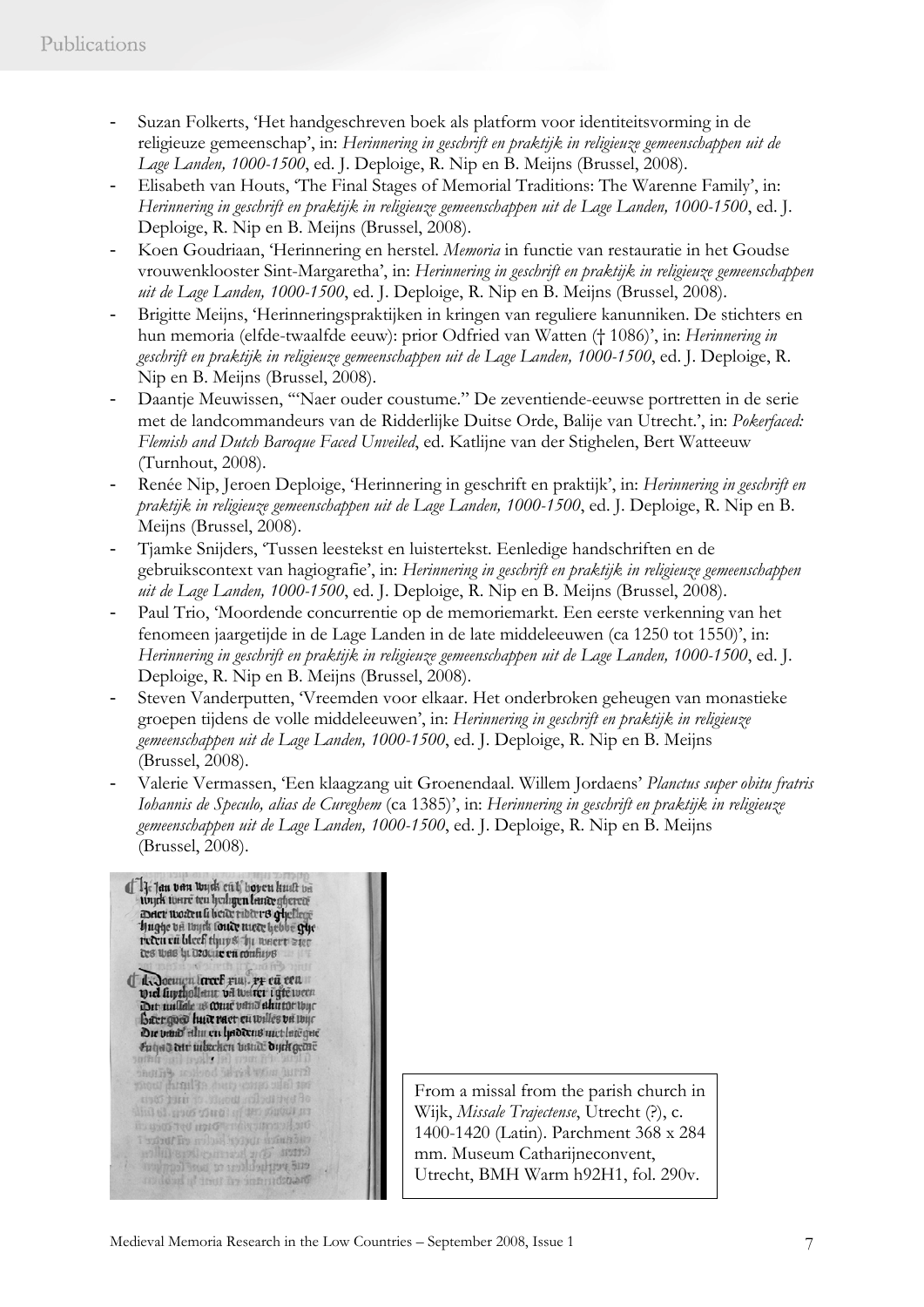# **Books (tables of contents)**

**Douglas Brine,** *Piety and Purgatory: Wall-mounted memorials from the southern Netherlands, c.1380–1520*  (London, 2006). Ph.D., Courtauld Institute of Art, University of London 2006.

Supervised by Susie Nash (Courtauld Institute) with the assistance of Lorne Campbell (National Gallery, London), examined by Till-Holger Borchert (Groeningemuseum, Bruges) and Kim W. Woods (Open University).

**Contents** 

| PART ONE           |                                                              |
|--------------------|--------------------------------------------------------------|
| Chapter I          | Introduction                                                 |
|                    | Loss, Damage and Survival                                    |
|                    | Nomenclature                                                 |
|                    | The State of Research                                        |
| <b>Chapter II</b>  | <b>Content and Context</b>                                   |
|                    | Patronage                                                    |
|                    | Locations                                                    |
|                    | Media and Format                                             |
|                    | Imagery and Decoration                                       |
|                    | Inscriptions and Heraldry                                    |
|                    | Functions                                                    |
|                    | Categories and Definitions:                                  |
|                    | - Commemorating Foundations                                  |
|                    | - Form and Function                                          |
|                    | - Private Commemoration                                      |
| PART TWO           |                                                              |
| <b>Chapter III</b> | Epitaph and Cenotaph: two memorials to two seigneurs         |
|                    | Bauduin de Hénin-Liétard                                     |
|                    | Thierry de Hénin-Liétard                                     |
| <b>Chapter IV</b>  | <b>Commemorating Canons: the case of Saint-Omer</b>          |
|                    | 15 <sup>th</sup> -Century Canons in the Southern Netherlands |
|                    | The Collegiate Church of Saint-Omer and its Chapter          |
|                    | Location and Perception: the memorials in Saint-Omer Church  |
|                    | Painting and Sculpture                                       |
|                    | The Cost of Commemoration                                    |
|                    | Image, Text and Prayer                                       |
| Chapter V          | Painting as Commemoration: La Vierge au Papillon             |
|                    | Pierre de Molendino                                          |
|                    | Style, Authorship and Iconography                            |
|                    | The Painting and the Tomb Slab                               |
|                    | Painting as Commemoration                                    |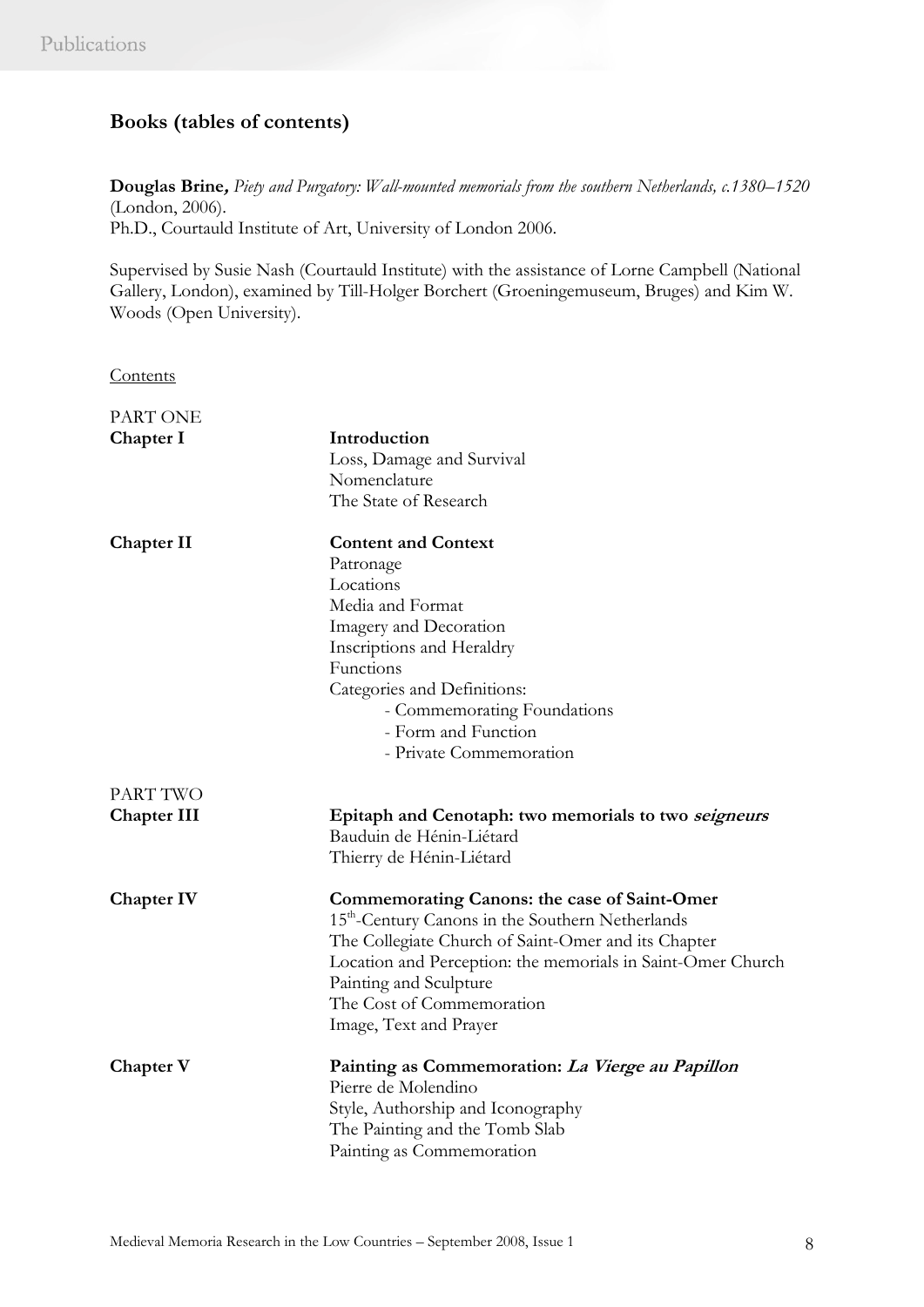| <b>Chapter VI</b>                         | <b>Commemorating Canonesses: the case of Nivelles</b><br>Noble Canonesses in the 15 <sup>th</sup> Century<br>The Chapter of Sainte-Gertrude at Nivelles<br>The Franckenberghe Memorials<br>The Franckenberghes at Sainte-Gertrude:<br>- Isabelle and Christiane de Franckenberghe<br>- Jehanne and Guillemine de Franckenberghe<br>Marguerite d'Escornaix's Brass Foundation Plate:<br>- Sources of Design<br>- Location and Function<br>- The Meaning of Brass |
|-------------------------------------------|-----------------------------------------------------------------------------------------------------------------------------------------------------------------------------------------------------------------------------------------------------------------------------------------------------------------------------------------------------------------------------------------------------------------------------------------------------------------|
| <b>Chapter VII</b>                        | Jan van Eyck's Van der Paele Madonna<br>Joris van der Paele and his Foundations<br>The <i>Van der Paele Madonna</i> in St Donatian's Church<br>The Function of the <i>Van der Paele Madonna</i> :<br>- Private to Public?<br>- Altarpiece or Epitaph?<br>- Commemorating Foundations<br>Conclusion: Audience, Function and Meaning<br>Conclusion                                                                                                                |
| Appendix I<br>Appendix II<br>Bibliography | Provisional Inventory of Wall-Mounted Memorials<br>Documents                                                                                                                                                                                                                                                                                                                                                                                                    |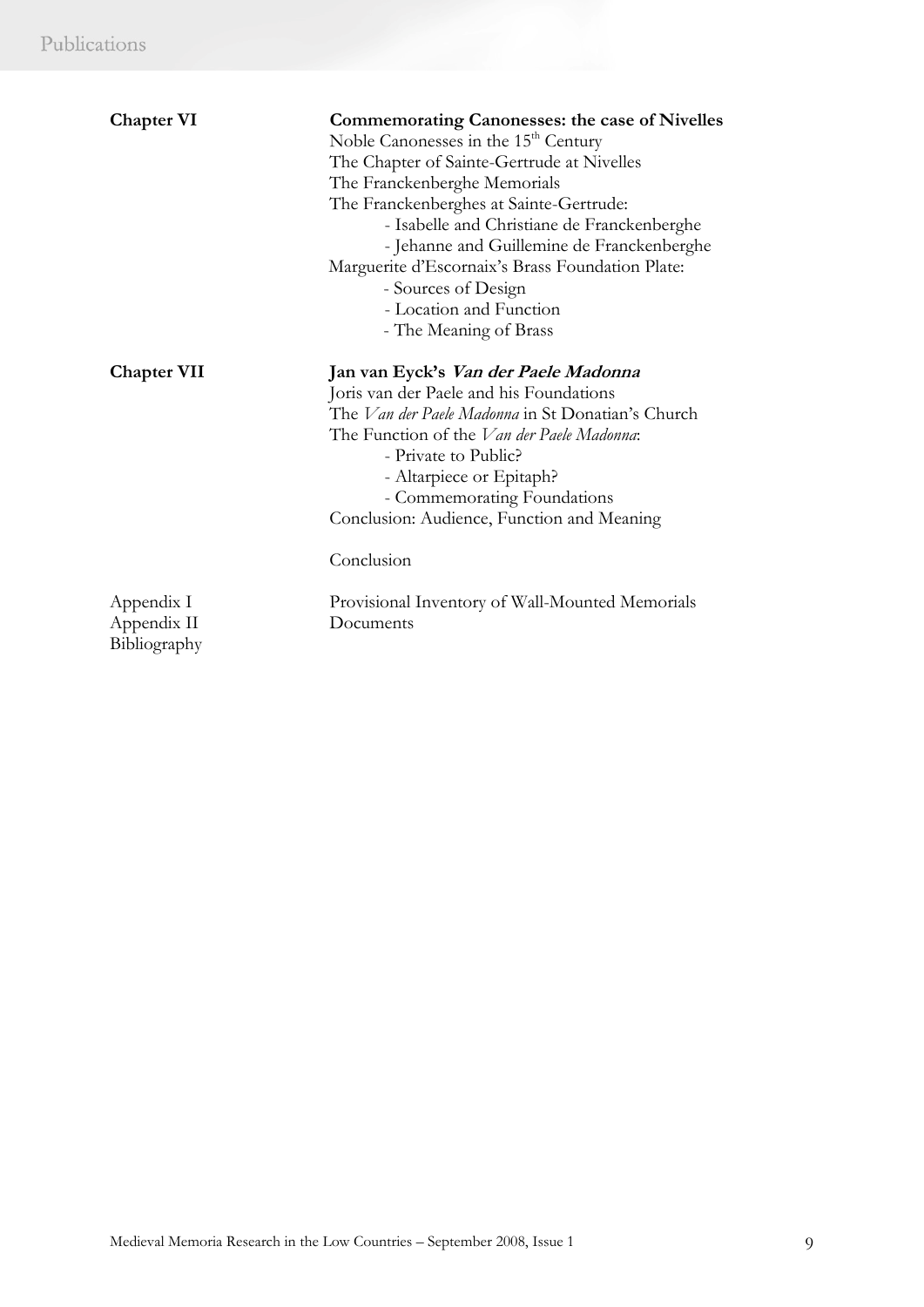**Arnoud-Jan A. Bijsterveld**, *Do ut des. Gift Giving, Memoria, and Conflict Management in the Medieval Low Countries* (Hilversum, Verloren, 2007).

# Contents

Introduction

# **Gift Giving**

- 1 The Medieval Gift as Agent of Social Bonding and Power. Afterword: the Study of Gift Giving since the 1990s
- 2 Beyond Legal Sources: Contextualizing Charters of Gift
- 3 A Glove on the Altar: Profane Symbols and Sacred Rituals
- 4 Gift Exchange, Landed Property, and Eternity: the Priory of Postel

## **Memoria**

- 5 Commemorating Patrons and Gifts in Monastic Chronicles
- 6 *In mei memoriam*: Hollow Phrase or Intentional Formula?
- 7 Eternal Life, Perpetual Glory: Memorializing Donors and Founders

## **Conflict Management**

- 8 In Honour Bound: Give and Take
- 9 Appealing to the Mighty Vindicator: Canons and Laymen in Conflict

Sources and Bibliography List of Illustrations and Maps General Index Acknowledgements About the Author

Review:

- StevenVanderputten, 'Arnoud-Jan A. Bijsterveld, *Do ut des Gift. Giving, Memoria, and Conflict Management in the Medieval Low Countries*', in: *Millennium* 21-2 (2007), 135-137.

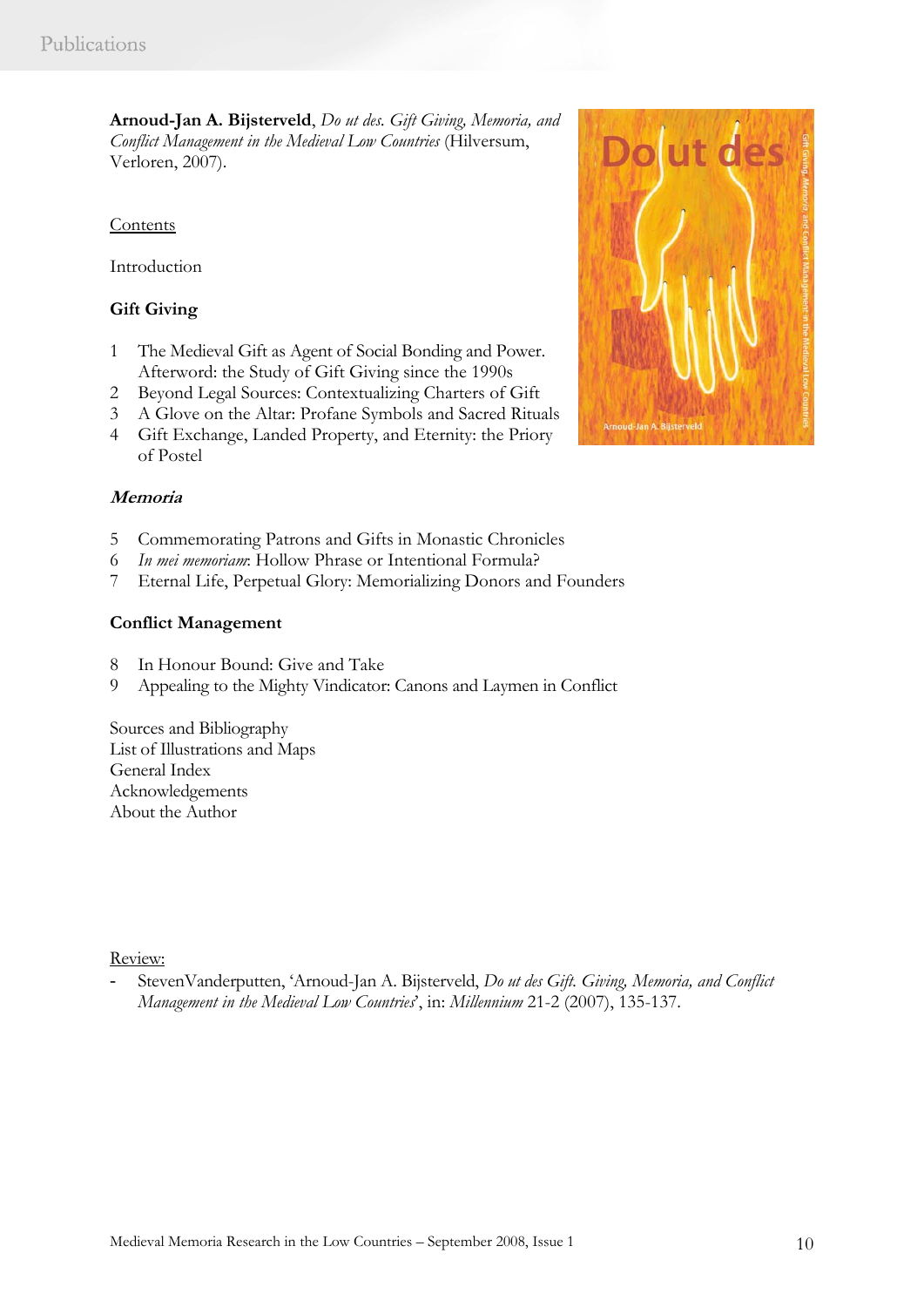**Llewellyn Bogaers**, *Aards, betrokken en zelfbewust. De verwevenheid van cultuur en religie in katholiek Utrecht, 1300 - 1600* (Utrecht 2008; dissertation, with an English summary).

This publication's complete table of contents can be found on the author's website: http://www.levendverledenutrecht.nl/aards.php

### Contents

BOEK I

Voorwoord: bron van inspiratie Inleiding: de laatmiddeleeuwse religiositeit in historisch perspectief

## **DEEL I De stad Utrecht en haar historische en sociale context**



De dynamiek van Utrecht: de stadsgeschiedenis in vogelvlucht

Normen en waarden in het dagelijks leven. De rol van de buurt in de Utrechtse samenleving van de Middeleeuwen tot in de zeventiende eeuw

Samenvatting, conclusie en vooruitblik van deel I: Een samenleving met oude wortels

# **DEEL II**

**Zien: Bewogen worden: In beweging komen. De laatmiddeleeuwse religiositeit volgens Utrechtse bronnen** 

Kluizenares midden in de wereld Suster Bertkens antwoord op haar beladen familiegeschiedenis

Godsbeeld, zingeving en devotie

De liturgie, traditioneel en toch eigen

Zielzorg in een pluriforme stad

Processies, markten en gemeenschapszin

Samenvatting, conclusie en vooruitblik van deel II: Een persoonlijke religiositeit binnen een breedgedragen cultuur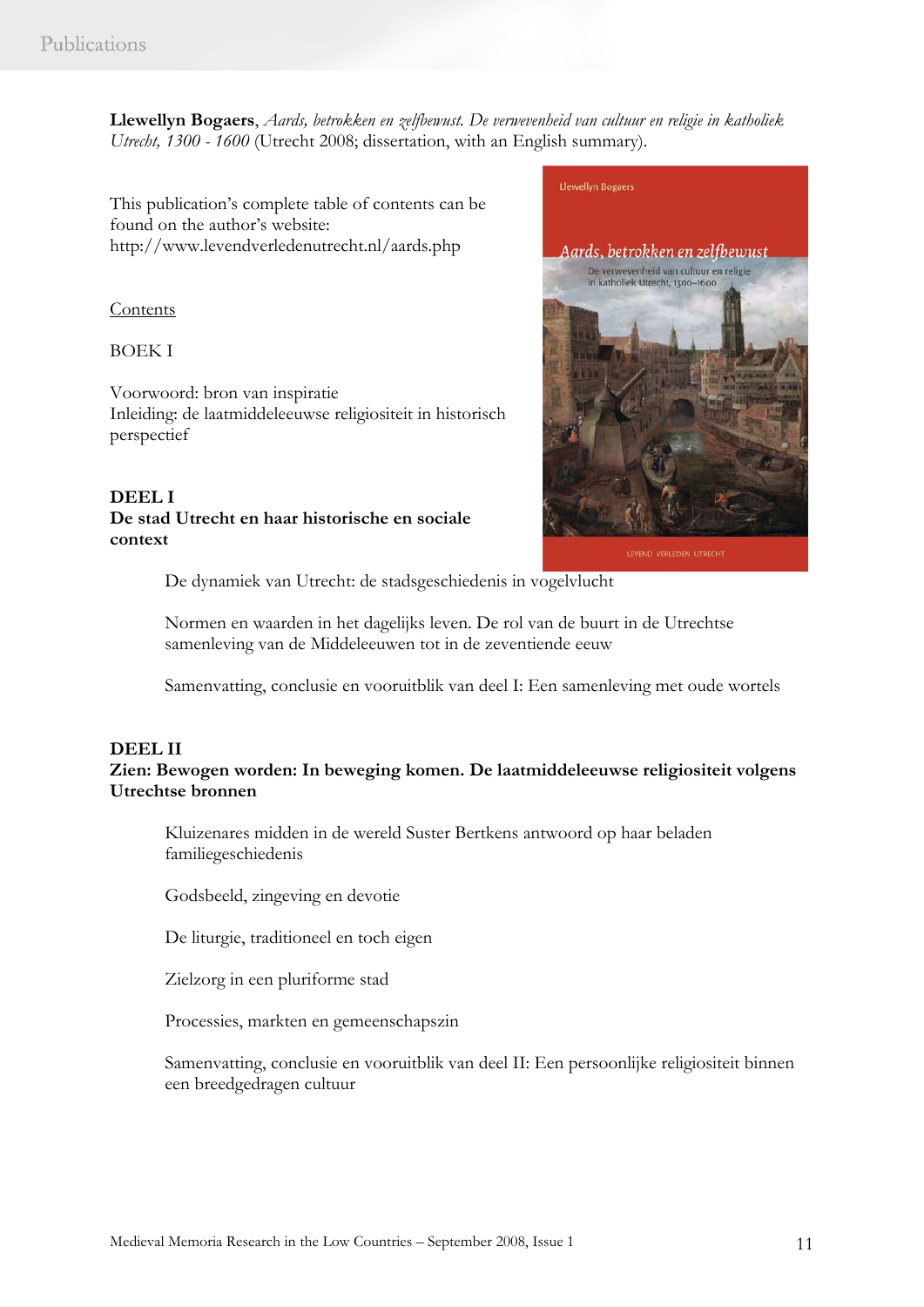# **DEEL III**

# **Gemeenschapszin en eigenbelang: De wisselwerking tussen kerk en gelovige**

Ansem Salm (ca. 1447 - 1527), een pragmatisch gelovige

*God wout's*. De financiering van de Buurkerk (1435 - 1569)

De familiegeschiedenis van Adriaan van Helsdingen, kerkmeester van de Buurkerk (1535  $-$  ca. 1561)

Broederschappen op het snijpunt van netwerk, prestige en religiositeit

Stripverhaal: St. Maarten en de bedelaar

Armenzorg *om godswil* 

Samenvatting, conclusie en vooruitblik van deel III: Gemeenschapsgevoel onder spanning

## **DEEL IV De memoriecultus als toetssteen van het zieleheildebat**

*Gedenken in een Utrechtse kapittelkerk*: de graf- en memoriecultuur in de Pieterskerk (1054 - 1784)

*Rusten in vrede*: sterven, begraven en gedenken in de Buurkerk

Samenvatting en conclusie van deel IV: 'Zieleheil' als breekijzer voor status en persoonlijke monumenten in de collectieve ruimte

# **SYNTHESE**

Synthese

Samenvatting van de synthese

Summary Verklarende woordenlijst Overzicht van de maten, gewichten en geldwaarden Afkortingen Bronnenpublicaties en geciteerde literatuur Illustratieverantwoording Register van persoonsnamen in boek I

# BOEK II

Bijlagen Noten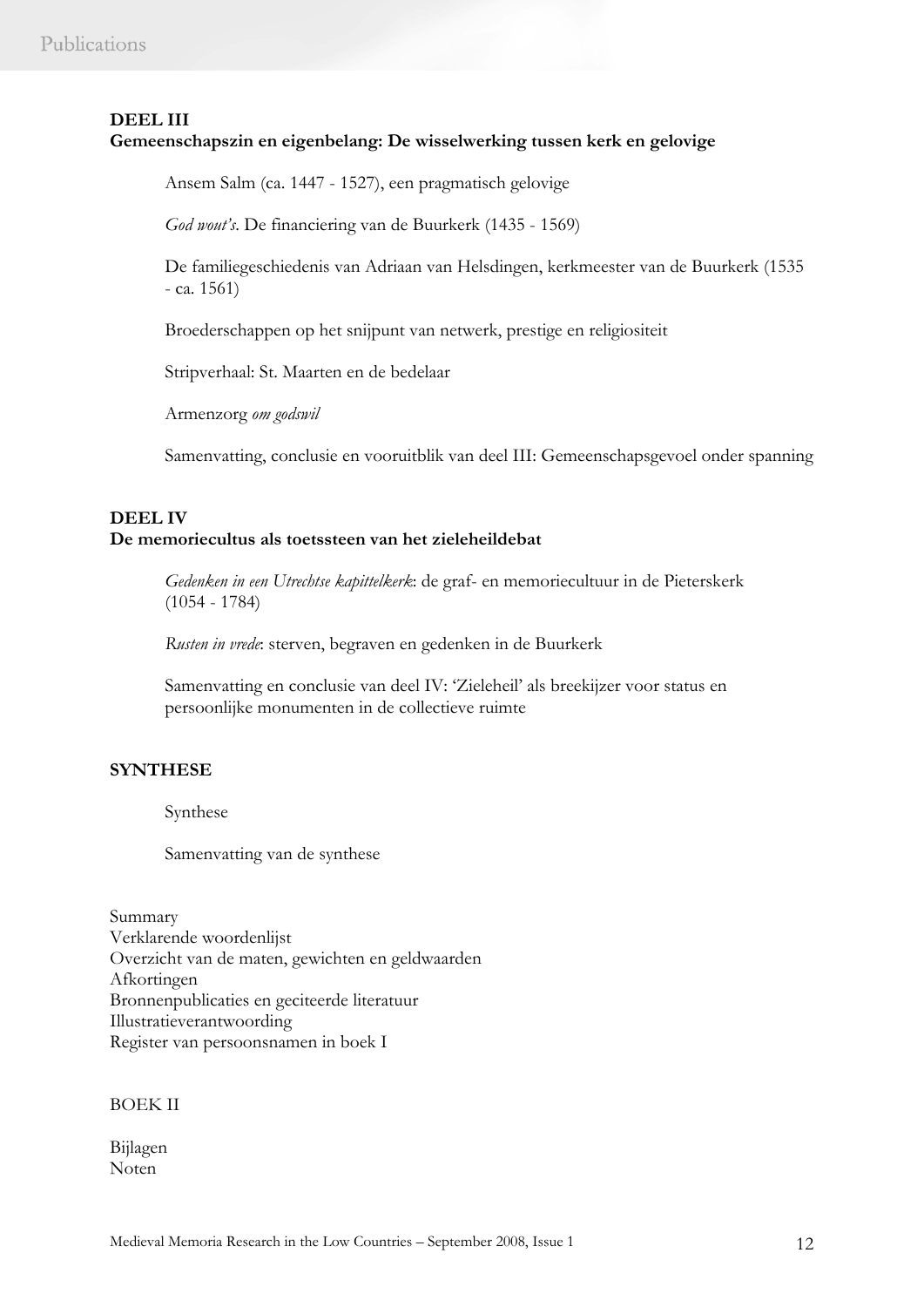**J. Deploige, B. Meijns, R. Nip** (ed.), *Herinnering in geschrift en praktijk in religieuze gemeenschappen uit de Lage Landen, 1000-1500* (Brussel: Koninklijke Vlaamse Academie voor Wetenschappen en Kunsten van België, 2008).

**Contents** 

Vooraf

Herinnering in geschrift en praktijk Renée Nip en Jeroen Deploige

Vreemden voor elkaar. Het onderbroken geheugen van monastieke groepen tijdens de volle middeleeuwen

Steven Vanderputten

The Final Stages of Memorial Traditions: The Warenne Family Elisabeth van Houts

*Memoria* in de praktijk: vroegen leken om liturgische gedachtenis? Arnoud-Jan Bijsterveld

Herinneringspraktijken in kringen van reguliere kanunniken. De stichters en hun memoria (elfdetwaalfde eeuw): prior Odfried van Watten († 1086) Brigitte Meijns

Tussen leestekst en luistertekst. Eenledige handschriften en de gebruikscontext van hagiografie Tjamke Snijders

Het handgeschreven boek als platform voor identiteitsvorming in de religieuze gemeenschap Suzan Folkerts

Geestelijke toespraken als model voor het monastieke vrouwenleven. Een analyse van de receptie van de collaties van Johannes Brinckerinck in verzamelhandschrift Nijmegen UB 188 Bas Diemel

Herinnering en herstel. *Memoria* in functie van restauratie in het Goudse vrouwenklooster Sint-Margaretha

Koen Goudriaan

Een klaagzang uit Groenendaal. Willem Jordaens' *Planctus super obitu fratris Iohannis de Speculo, alias de Cureghem* (ca 1385)

Valerie Vermassen

Herinnering in praktijk. De rol van beeld en geschrift Truus van Bueren m.m.v. Marieke de Winkel

Moordende concurrentie op de memoriemarkt. Een eerste verkenning van het fenomeen jaargetijde in de Lage Landen in de late middeleeuwen (ca 1250 tot 1550) Paul Trio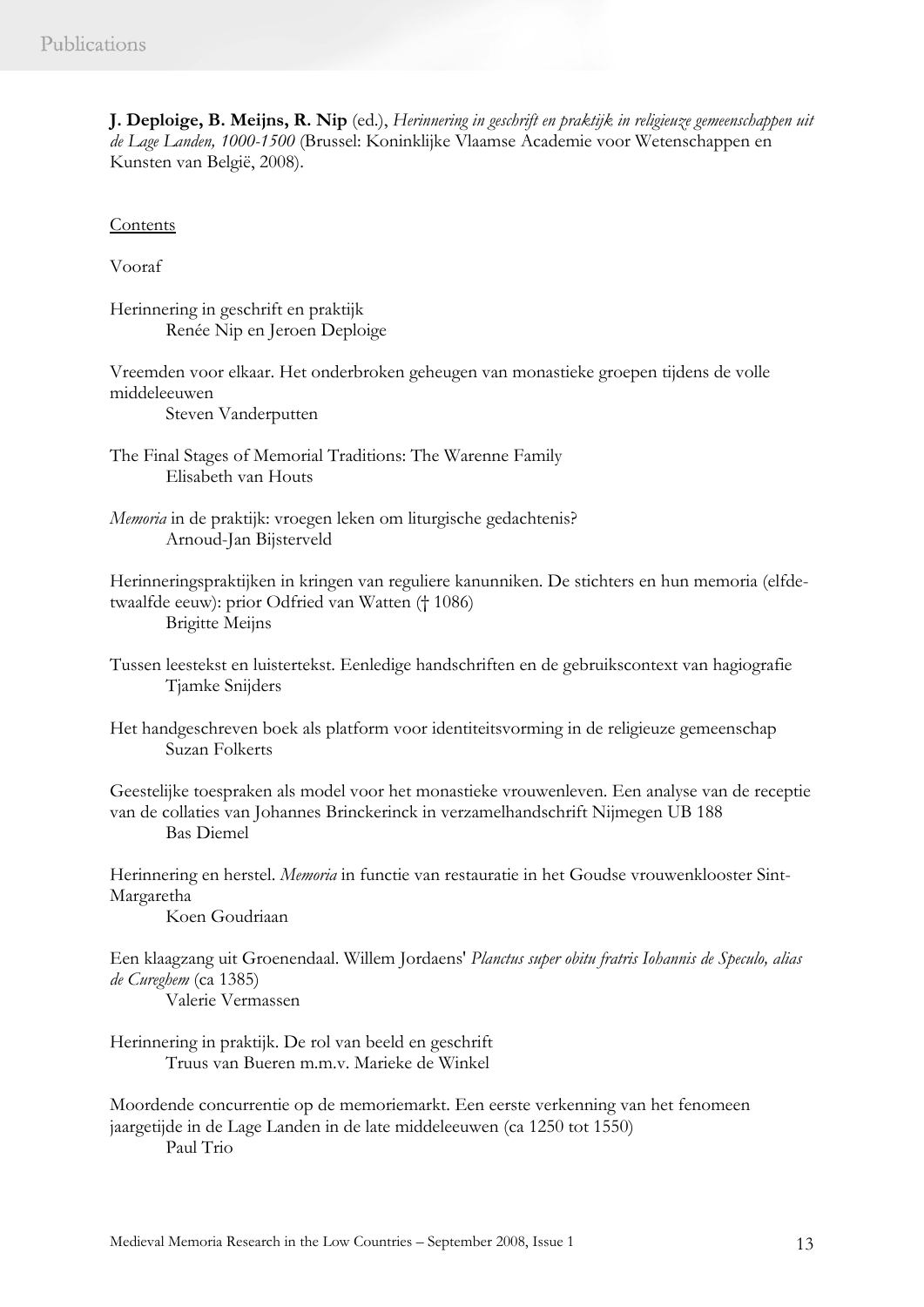'Want bij der scrifture soe bliven die dode'. De rol en de vorm van de collectieve herinnering bij de Moderne Devotie in de Zuidelijke Nederlanden

Bas Diemel

Formen und Funktionen schriftlicher Memoria in den Schwesterngemeinschaften der Devotio Moderna

Anne Bollmann

Een nieuwe toekomst voor het online repertorium *The Narrative Sources of the Medieval Low Countries*

Jeroen Deploige, Bert Callens, Guy De Tré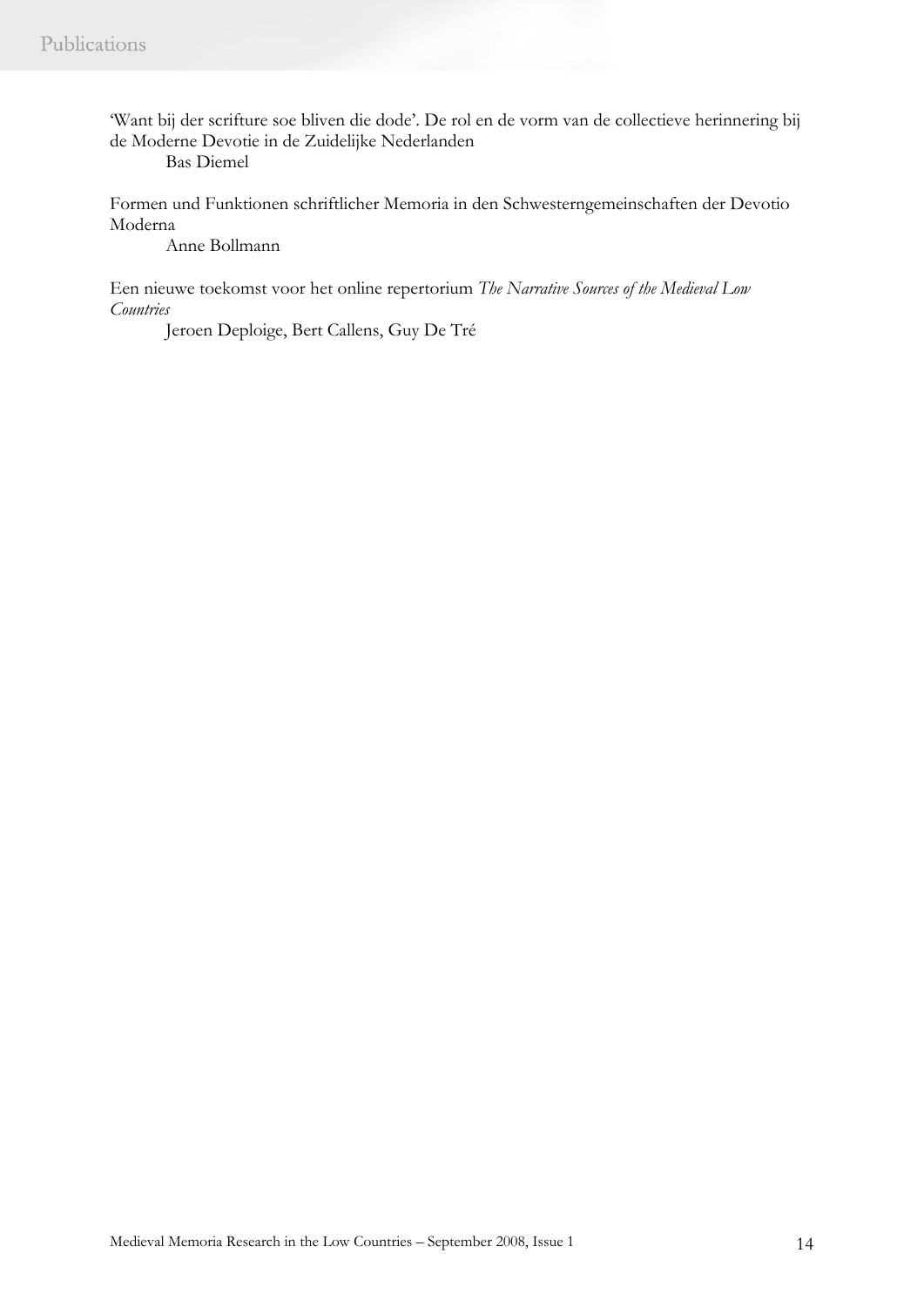# **Upcoming symposia and congresses**

# **Workshop Does Memory Have a History?**

| Date         | 10 October 2008                                                      |
|--------------|----------------------------------------------------------------------|
| Organisation | Jesseka Batteau (OSL); Truus van Bueren (Med.); Liedeke Plate (OSL); |
|              | Ann Rigney (OSL); Els Rose (Med.)                                    |
| Location     | Utrecht                                                              |
| Language     | English                                                              |
| Website:     | http://www2.hum.uu.nl/solis/osl/OSLOnderwijsprogramma2008-           |
|              | 2009DoesMemoryhaveaHistory.php                                       |

The Netherlands Graduate School for Literary Studies (Onderzoekschool Literatuurwetenschap; OSL) and the Research School for Medieval Studies (Onderzoekschool Mediëvistiek; OZSMed) have organized a workshop for Ph.D. students on the concept of Cultural Memory and its applicability to various historical periods. Does it make sense to try to develop a general theory of cultural memory that is common currency for scholars working with reference to different (historically-defined) societies? Where do the limits (if any) of such a common discussion lie? And what is to be gained by trying?

Please note that this is a closed workshop for Ph.D. students. \_\_\_\_\_\_\_\_\_\_\_\_\_\_\_\_\_\_\_\_\_\_\_\_\_\_\_\_\_\_\_\_\_\_\_\_\_\_\_\_\_\_\_\_\_\_\_\_

## **Congress Manuscript and Memory in North-Western Europe, 1000-1500**

| Date:     | 14-15 November 2008                          |
|-----------|----------------------------------------------|
| Location: | Groningen                                    |
| Language: | English                                      |
| Website:  | http://www.chma.ugent.be/manuscriptandmemory |

#### Program

Introduction Renée Nip (University of Groningen)

# Panel I - Manuscript

In the first panel the medieval manuscript will be paramount and the emphasis will be on the study of texts from the culture of remembrance within their material, manuscript context. Rooted in codicological research, the papers cover not only the study of the origin, development and reception of individual texts, but also the (composite) manuscripts as an instrument and material expression of medieval religious practices of remembrance.

J.P. Gumbert (University of Leiden) Keynote lecture: *no title available yet*

Carmela Vircillo Franklin (Columbia University, NY/American Academy Rome) *Memory and Scriptorium Practice: The Evidence from an Echternach Charter and its Material Preservation*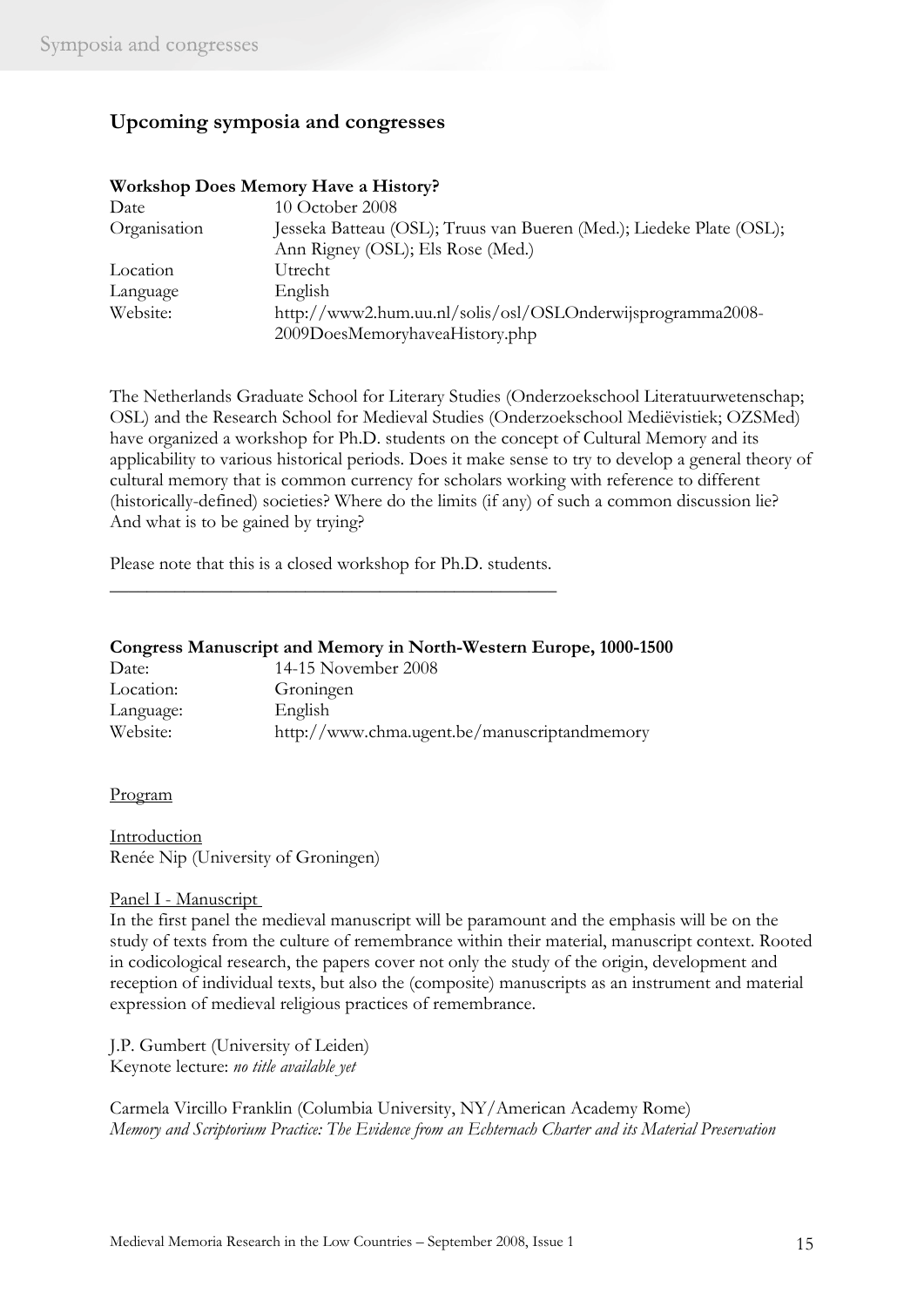Alison Beach (College of William and Mary, VA) *no title available yet*

Mary Swan (University of Leeds) *Past and Present in Post-Conquest Old English Religious Manuscripts*

Thom Mertens (University of Antwerp) *Memory and Reward. Middle Dutch Collections of Convent Sermons and the Motives of Their Editors*

# Panel II - Typology

In the second panel the typology of sources which still guides the research of memorial practices will be called into question and problematised. This typology is still mainly based on nineteenthcentury genre classifications, which disregard the manuscript context of the individual texts. Papers might focus on topics like the rewriting of existing texts or the question of genre continuity in medieval literary culture. As a result of 'rewriting' some memorial texts became reused within completely different genres. For instance, it often happened that a hagiographical text devoted to the life of the founder of an abbey was rewritten and subsequently formed the basis of a gesta abbatum or an abbey chronicle. With regard to the theme of continuity, the papers might discuss, within the chronological perspective of the Congress, the influence of new religious movements like the Modern Devouts from the IJssel-regio in the Northern Netherlands on the (dis)continuity of genres used in practices of remembrance. If indeed they introduced a new genre of memorial texts in the form of so-called sister- and brotherbooks, how was this new genre incorporated in the production of texts and manuscripts in, for example, the Southern Low Countries, where much older traditions continued?

Nikolaus Staubach (Universität Münster) Keynote lecture: *Texttypologie und religiöse Reform: Funktionen von Schriftlichkeit in der Devotio moderna*

Georges Declercq (Free University of Brussels) *History, Memory and Remembrance in Libri Traditionum and Early Cartularies*

# Jeroen Deploige (Ghent University)

*Accumulating Stories of Memorable Members. The Liber de gestibus virorum illustrium of the Cistercian Abbey of Villers on the Fringes of Hagiography and Historiography*

Koen Goudriaan (Free University of Amsterdam) *Memorial Celebration in the Utrecht Chapter of Tertiaries: An Aspect of Monasticization?*

# Panel III - Practices

In the third panel, wider cultural themes of religious memorial practices will be discussed, such as historiographical texts serving the collective memory of the religious, the practice of remembrance which connected the living and the dead of the community, the so-called *memoria* culture which by means of liturgy, art and literature tightened the bonds between the religious community and lay society. Papers in this third panel may explore the practice of remembrance within daily life from an historical-anthropological approach, or the relationship between textualised *memoria* and material culture, or the analysis of similarities and differences in practices of remembrance depending on variables such as 'religious order' or 'gender'.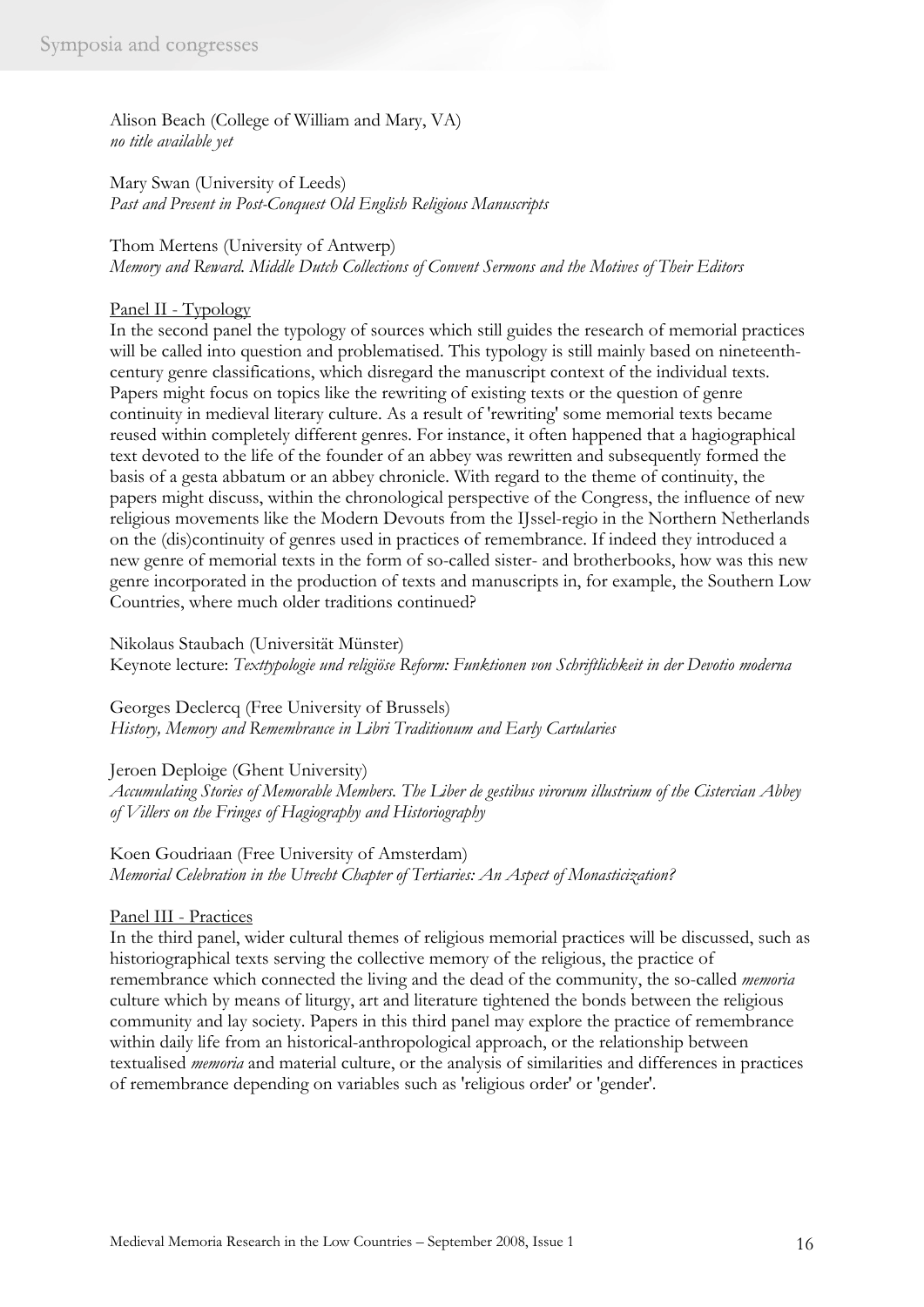John Van Engen (University of Notre Dame, IN) Keynote lecture: *Cultivating Memory in Personal Practices and Written Lives: The Case of the Modern-Day Devout*

Steven Vanderputten (Ghent University) *Monastic Memory and the Destruction of Historical Identities in High Medieval Flanders*

Elisabeth Van Houts (Emmanuel College Cambridge) *The Logistics of Commemoration: The Example of Queen Edith/Matilda of England (d. 1118)*

Anne Bollmann (University of Groningen/ University of Antwerp) *no title available yet*

Truus van Bueren (University of Utrecht) *Grand Donations and Nice Gifts? The search for gender related patterns in medieval memoria practices*

Sabrina Corbellini (Free University of Amsterdam/University of Groningen) *The Spirit of Remembrance: Memorial Practice and Spiritual Education in Female Religious Communities*

| IT in de mediëvistiek. Het <i>memoria</i> -onderzoek in Nederland |
|-------------------------------------------------------------------|
|-------------------------------------------------------------------|

\_\_\_\_\_\_\_\_\_\_\_\_\_\_\_\_\_\_\_\_\_\_\_\_\_\_\_\_\_\_\_\_\_\_\_\_\_\_\_\_\_\_\_\_\_\_\_\_

| Date:     | January 2009      |
|-----------|-------------------|
| Time:     | $11.00 - 17.00$   |
| Location: | As of yet unknown |

The symposium *IT in Medieval Studies: Research of commemoration practices in the Netherlands* will be in Dutch. Non-Dutch speaking researchers who are interested in attending this symposium, are invited to contact the organisation, so that solutions may be found well in advance.

# Program

Chairman: Dick de Boer (Academic Director of the Netherlands Research School for Medieval Studies)

| $10.30 - 11.00$ | Reception, coffee, etc.                                                                                                                          |
|-----------------|--------------------------------------------------------------------------------------------------------------------------------------------------|
| $11.00 - 11.10$ | Word of welcome by Peter Doorn (director DANS) and Wiljan van den<br>Akker (dean of the faculty of Humanities, Utrecht University)               |
| $11.10 - 11.50$ | Leen Breure<br>Title not yet available                                                                                                           |
| $11.50 - 12.10$ | Jeroen Deploige<br>12 jaar Narrative Sources. Tijd voor een grondige vernieuwing van een<br>'oudje' onder de Internetdatabanken voor mediëvisten |
| $12.10 - 12.30$ | Redmer Alma<br>Het maken van een thesaurus. Ervaringen met het 'Digitaal<br>Oorkondenboek'                                                       |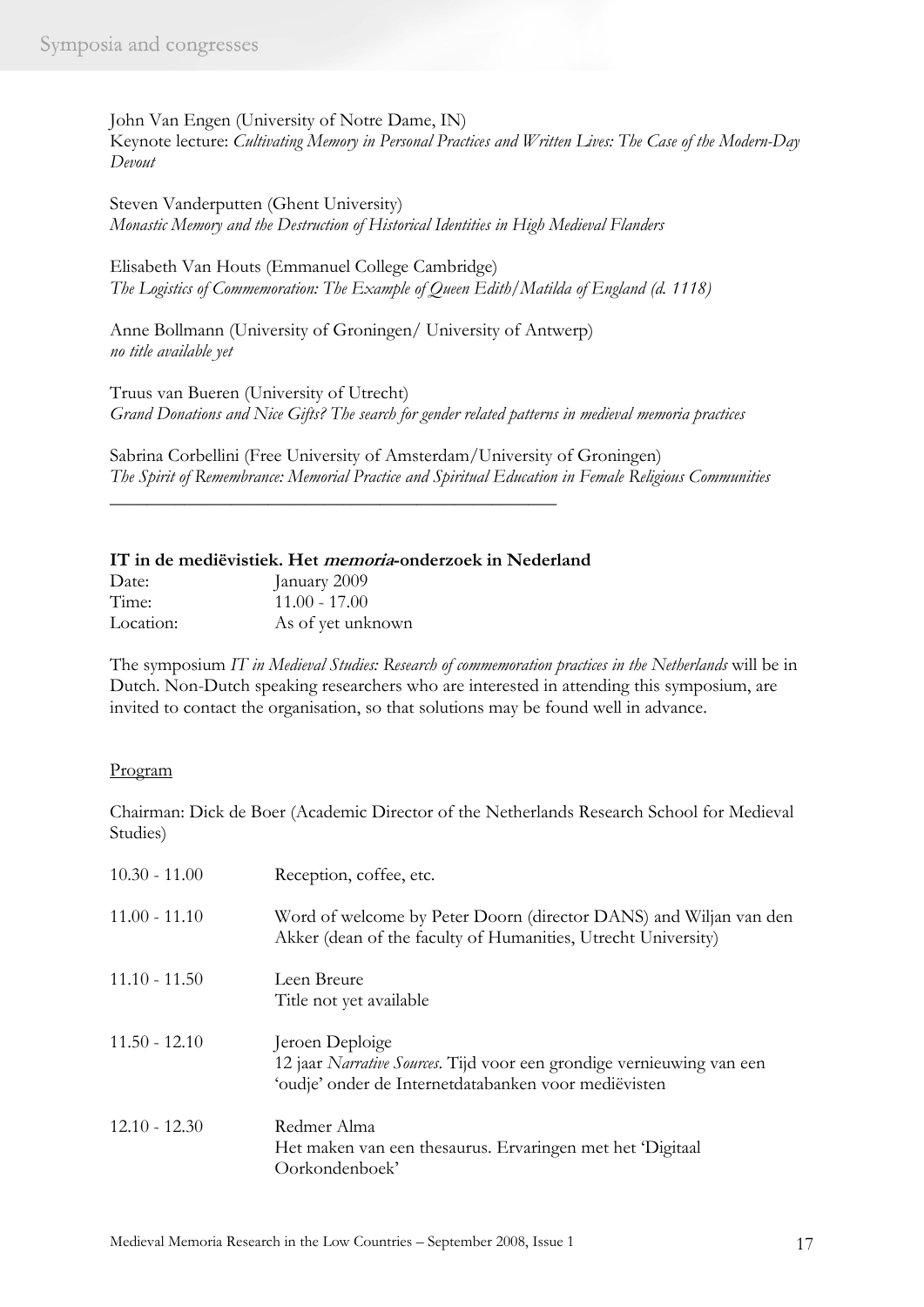| $12.30 - 12.45$                                                           | Questions and discussion                                                                                    |  |
|---------------------------------------------------------------------------|-------------------------------------------------------------------------------------------------------------|--|
| $12.45 - 14.15$                                                           | Lunch and demonstrations of various applications                                                            |  |
| Memoria in beeld<br>Kloosterkleding in beeld<br>De monastica<br>DANS-Easy | Fenna Visser en Andrea van Leerdam<br>Kassandra van Houdt<br>Koen Goudriaan<br>Henk Koning                  |  |
| $14.15 - 14.45$                                                           | Rolf de Weijert<br>XML en memoria-onderzoek. De memorieboeken van het Utrechtse<br>Kartuizerklooster        |  |
| $14.45 - 15.15$                                                           | Truus van Bueren<br>Onderzoek met Memoria in beeld. Gendergerelateerde patronen in<br>memorievoorstellingen |  |
| $15.15 - 15.35$                                                           | Rutger Kramer<br>De MeMO-applicatie                                                                         |  |
| $15.35 - 15.50$                                                           | <b>Break</b>                                                                                                |  |
| $15.50 - 17.00$                                                           | Forum discussion. Chairman: Dick de Boer                                                                    |  |
| 17.00                                                                     | Drink                                                                                                       |  |

# **Call for papers!**

# **Fourth Symposium on Memoria Research**

(organized by the University of Duisburg-Essen and Utrecht University)

The *Fourth Symposium on Memoria Research* will take place in the first half of February 2009 in Utrecht. Douglas Brine, Ph.D. (see above, Publications) has agreed to present a paper on his research of wall-mounted memorials from the southern Netherlands. Dr Anna Adamska of Utrecht University will report on the very interesting recent developments in *memoria* research in East-European countries.

Scholars who are also interested in presenting a paper on their research project, during this symposium, are requested to contact Rolf de Weijert (Rolf.deweijert@let.uu.nl).

More information will be available in the second issue of *MMR* which will appear in the beginning of January 2009.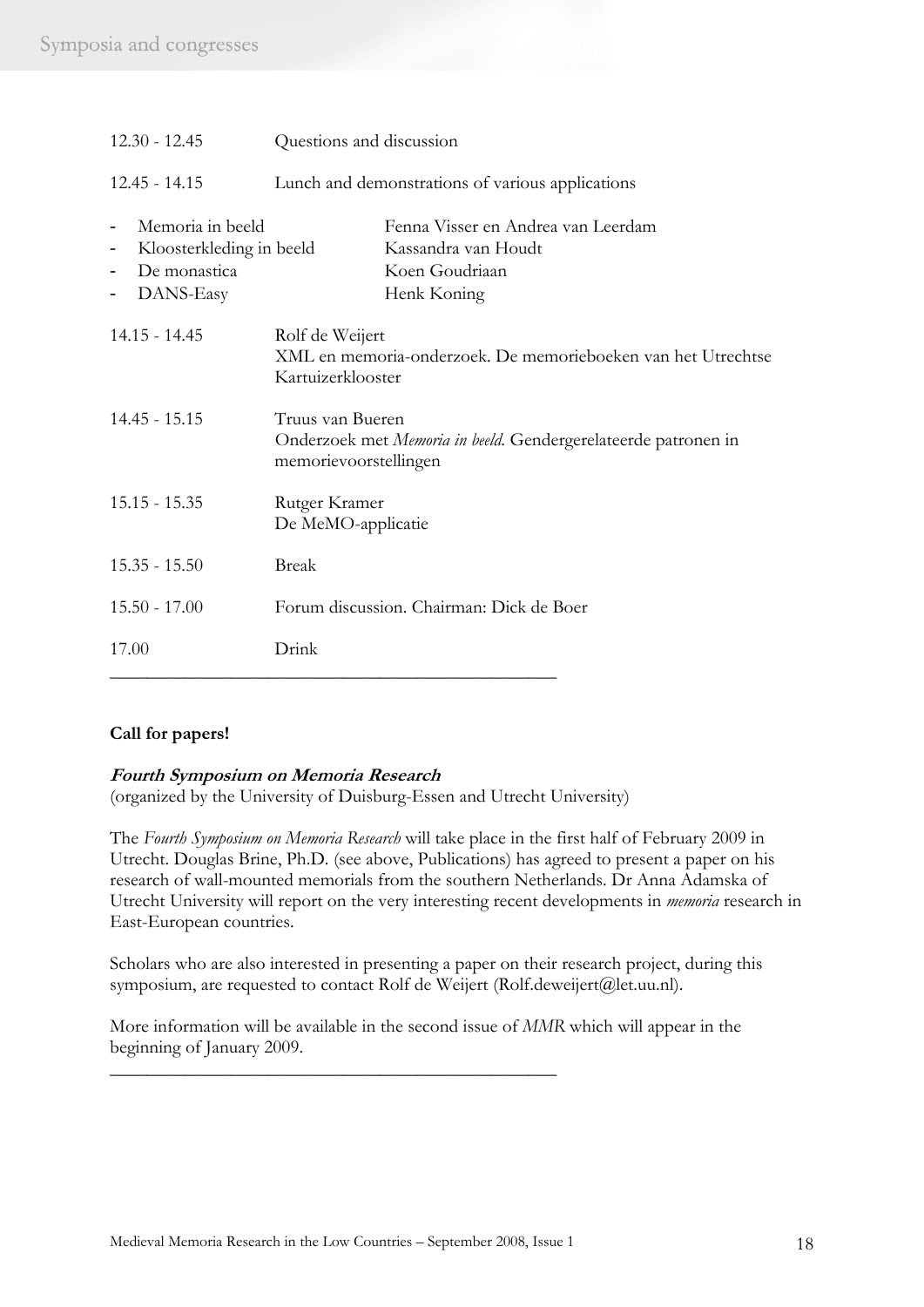# **New Ph.D. students**

This fall three new Ph.D. students will start with their research projects on commemoration practices and the culture of remembrance. Charlotte Dikken will be working at Utrecht University (see below under Postdoc and Ph.D. researchers working on *memoria*). Bini Biemans will be working on her dissertation as an affiliated member of the Research institute of History and Culture at Utrecht University (see below). A few days ago we were informed that Viera Bonenkampová has been appointed at VU University. Her promotor will be Koen Goudriaan. More information about the new projects will be included in the next newsletter, which will appear in January 2009.

# **Website Memoria in Beeld** - by Truus van Bueren

\_\_\_\_\_\_\_\_\_\_\_\_\_\_\_\_\_\_\_\_\_\_\_\_\_\_\_\_\_\_\_\_\_\_\_\_\_\_\_\_\_\_\_\_\_\_\_\_

(Representations of medieval memoria: memorial paintings and sculptures from the (arch)bishopric of Utrecht)

The website Representations of medieval memoria (*Memoria in beeld*) is one of the results of the research project *The functions of art, ritual and text in medieval memoria*. It contains a database with descriptions and photographs of the still extant (glass) paintings and sculptures (*Memoriabilder*) which have or may have functioned in the commemoration of the dead, in institutions in the medieval bishopric of Utrecht (from 1559 archbishopric of Utrecht). Memorial paintings and sculptures (*Memorialbilder*) show a religious image, with the portraits of the persons (either dead or still alive) to be commemorated, often with their patrons saints, and with accompanying epitaphs with the names and dates of death, and - where applicable - the coats of arms of the commemorated persons.

The website and database has been created for the benefit of scholarly research in the field of medieval *memoria*. It is especially intended to be used by historians, ecclesiastical historians, art historians, genealogists and family historians and heraldic experts.

Website: http://www.let.uu.nl/memorie/

The contents of the database has been offline for a few weeks, but it will be available again in the beginning of October. The various articles on the website can, however, be consulted.

For a geographical extension of Representations of Medieval Memoria, see below 'Grant awarded for two internet databases'.

# **Grant awarded for two internet databases** - by Truus van Bueren

\_\_\_\_\_\_\_\_\_\_\_\_\_\_\_\_\_\_\_\_\_\_\_\_\_\_\_\_\_\_\_\_\_\_\_\_\_\_\_\_\_\_\_\_\_\_\_\_

The research project *The functions of art, ritual and text in medieval memoria* has recently received a grant for the sum of  $\epsilon$  50.000 from three institutions, namely Stichting Professor Van Winter Fonds, DANS (KNAW) and the Research Institute of History and Culture (OGC; Utrecht University). This grant will make it possible to publish two websites on the internet: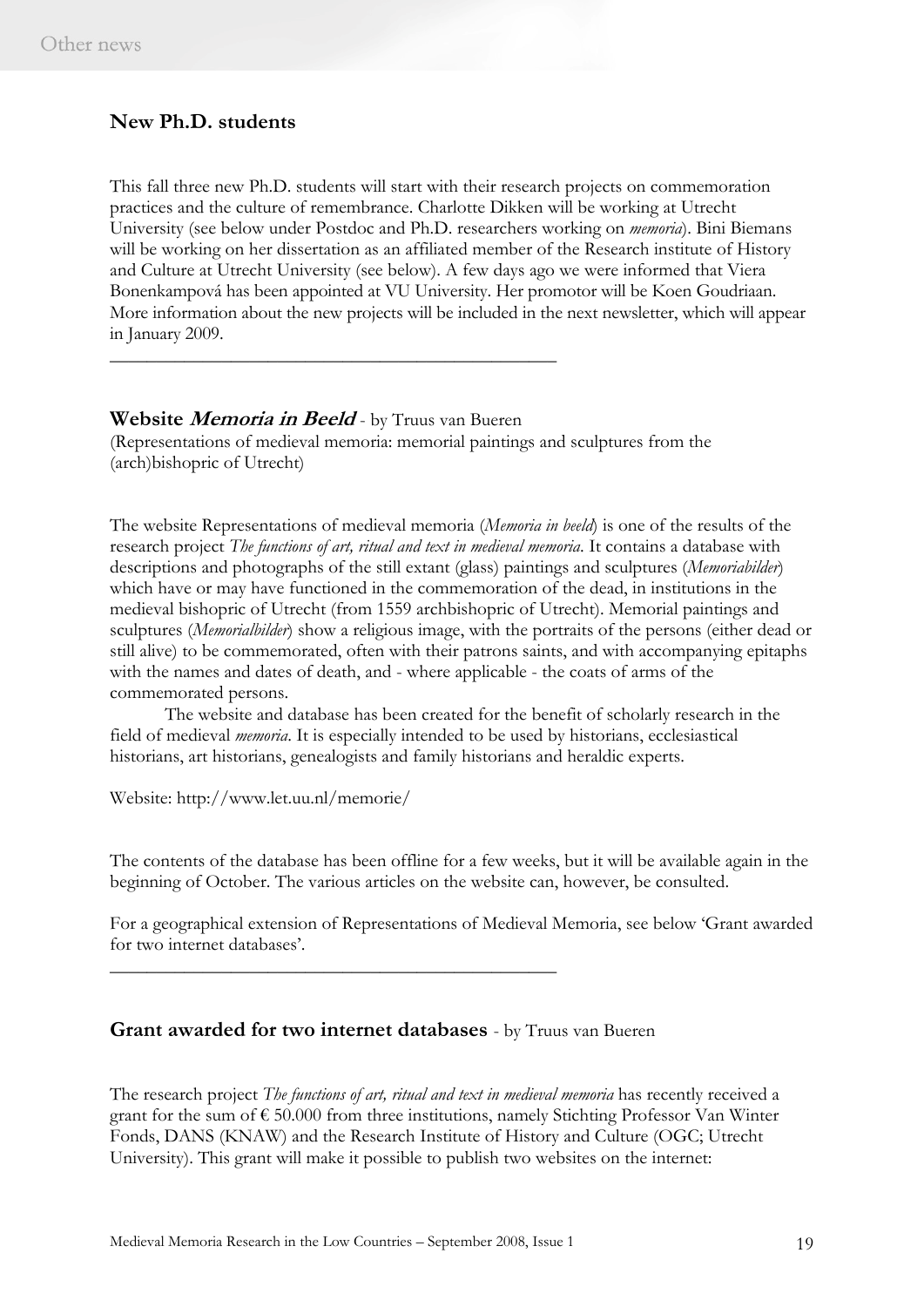1. The aforementioned database of *Representations of medieval memoria* (*Memoria in beeld*) will be supplemented and extended with data of paintings and sculptures with a commemorative function (*Memorialbilder*) for the region of the present-day Netherlands. Up until now the inventoried area comprised the (arch)bishopric of Utrecht, excluding roughly the Dutch provinces of Brabant and Limburg. These areas have now been inventoried and will be implemented in the database together with supplementary data of the *Memorialbilder* from the (arch)bishopric of Utrecht. These activities will be performed between September 2008 and January 2009 by Fenna Visser M.A. The renewed database *Representations of medieval memoria* will be both in Dutch and in English. It will be presented at the aforementioned symposium *Medieval Studies and IT. Case: memoria and commemoration practices in the Netherlands*. It is the intention to eventually integrate the database *Representations of medieval memoria* into the MeMO application, which will be discussed below.

 2. The structure for the database of memorial registers (titled *De adminstratie van de memoria*; *Administration of Medieval Memoria*) will be developed and assessed. The development of the database structure will be implemented according to the same principles as the *Representation of medieval memoria* database. The activities, which will start in February 2009 will be performed by Drs. Rolf de Weijert in association with DANS, which also developed the database application for *Repesentations of medieval memoria*. This database will cover the present-day Netherlands and will also eventually be integrated in the MeMO application.

# **Application for a grant for Medieval Memoria Online (MeMO)**

\_\_\_\_\_\_\_\_\_\_\_\_\_\_\_\_\_\_\_\_\_\_\_\_\_\_\_\_\_\_\_\_\_\_\_\_\_\_\_\_\_\_\_\_\_\_\_\_

\_\_\_\_\_\_\_\_\_\_\_\_\_\_\_\_\_\_\_\_\_\_\_\_\_\_\_\_\_\_\_\_\_\_\_\_\_\_\_\_\_\_\_\_\_\_\_\_

At the beginning of this academic year a group of *memoria*-researchers applied for a grant from The Netherlands Organisation for Scientific Research (NWO; investeringen Middelgroot), for a project called *Medieval Memoria Online* (MeMO). We hereby include a summary and an overview of the participating institutions.

# **Summary of the MeMO project** - by Truus van Bueren and Rolf de Weijert

The Medieval *Memoria* Online (MeMO) project facilitates a new approach for researching the medieval culture of remembrance (*memoria*). It enables an interdisciplinary investigation in which case studies are combined with a comparative analysis of large amounts of source materials, including objects and texts. This objective is achieved by making available on the Internet an information system containing databases with inventories and descriptions of sources that are fundamental to the study of *memoria*. These sources are

- memorial registers
- narrative sources regarding *memoria*
- memorial paintings and sculptures (*Memorialbilder*), and
- sepulchral monuments and gravestones.

In addition to the four types of *memoria* sources, the MeMO research infrastructure will also provide

- basic information on the so-called miscellanies, manuscripts containing various (memorial) texts, and on the
- institutions from which the sources originate.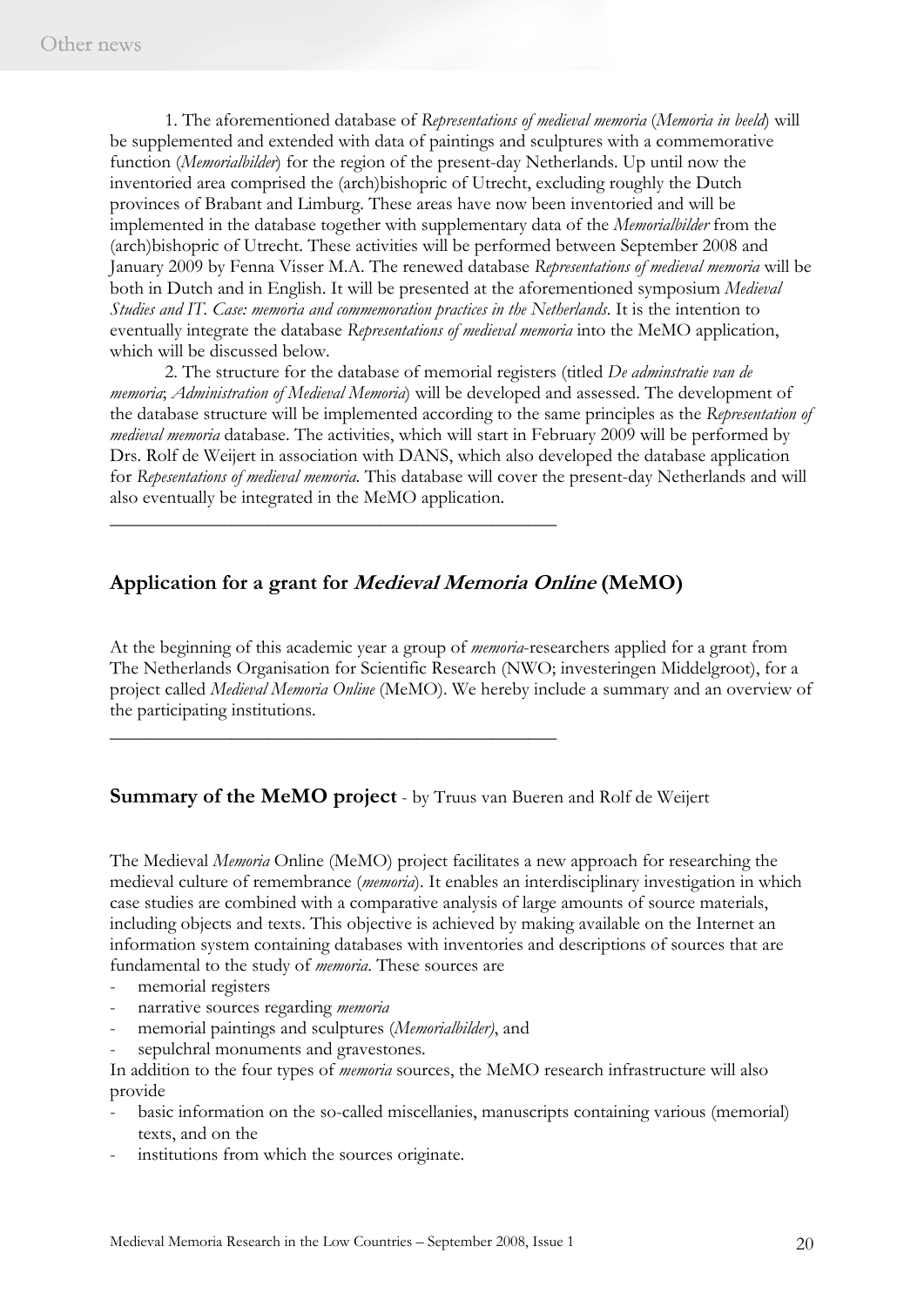Photographs of the objects, full-text scans of published editions of the texts, links to related websites, and a website containing a newsletter and electronic forum will also be included. The data in the MeMO research infrastructure will cover the present-day Netherlands from the 12th through the late 16th century.

 Research on the medieval culture of remembrance considers *memoria* a public affair, involving religious, social, historical and political aspects. It does not solely comprise the care for the souls of (deceased) persons, but also the commemoration of their actions, for instance founding religious institutions and obtaining and safeguarding rights, privileges and financial resources. Through the written word, rituals and objects *memoria*, therefore, played a key role in all social layers of medieval society. It was fundamental to the creation and expression of the identity of communities and individuals. Accordingly, this complex and dynamic phenomenon deserves, requires even, an interdisciplinary approach. To date, research on medieval *memoria* has dealt primarily with one of the aforementioned source types, largely focusing on case studies. This is due to the fact that presently researchers have no overview of the materials and research possibilities at hand. In many cases, research on the sources themselves will remain necessary. However, by providing a research tool with detailed information on these materials, MeMO meets the international scholars' need for interdisciplinary and broad comparative study of *memoria* related materials.

 MeMO facilitates quantitative and comparative studies within a complex of closely related research questions. The overall question is twofold: first, in which ways was *memoria* an agent in both the creation and expression of identity in communities of the Middle Ages, such as religious orders, parishes, confraternities and families, and second, how did the creation and expression of *memoria* vary between these communities and over time? Although MeMO is being developed to make possible a new approach to *memoria* research, the materials presented can also be used by researchers outside the field of *memoria*, including the substantial group of researchers looking into genealogy, family history and heraldry.

 The MeMO application will be user-friendly and platform-independent. Because the conditions are specified step by step, the users gain an overview of the materials relevant to their research. The sustainability of the research infrastructure is strengthened through the use of internationally accepted open standards for data exchange (in XML format), expressing semantics, incorporating already existing digital resources relevant for *memoria* research and the creation of open source software tools to enable the analysis of the *memoria* sources. To further enhance the exchangeability and interoperability of the research infrastructure, a platformindependent international description standard (MeMO DS) will be created and edited by a committee of internationally renowned scholars on the subject. The future re-use and extensibility of the data created during the MeMO project, as well as interoperability with related systems, are important features of the research infrastructure created by this project.

The MeMO project is an initiative of researchers from three universities: Utrecht University, University of Groningen and VU University, Amsterdam. In order to build the IT application, we plan to work together with Data Archiving and Networked Services (DANS). Several institutions for cultural heritage also participate in the project: the National Service for Archaeology, Cultural Landscape and Built Heritage (RACM) in Amersfoort; the Netherlands Institute for Art History (RKD) in The Hague; the Foundation for Ecclesiastical Art and Artefacts Netherlands (Stichting Kerkelijk Kunstbezit Nederland; SKKN) in Utrecht; and the Central Bureau for Genealogy (CBG), The Hague.

The project leader and main applicant is Truus van Bueren.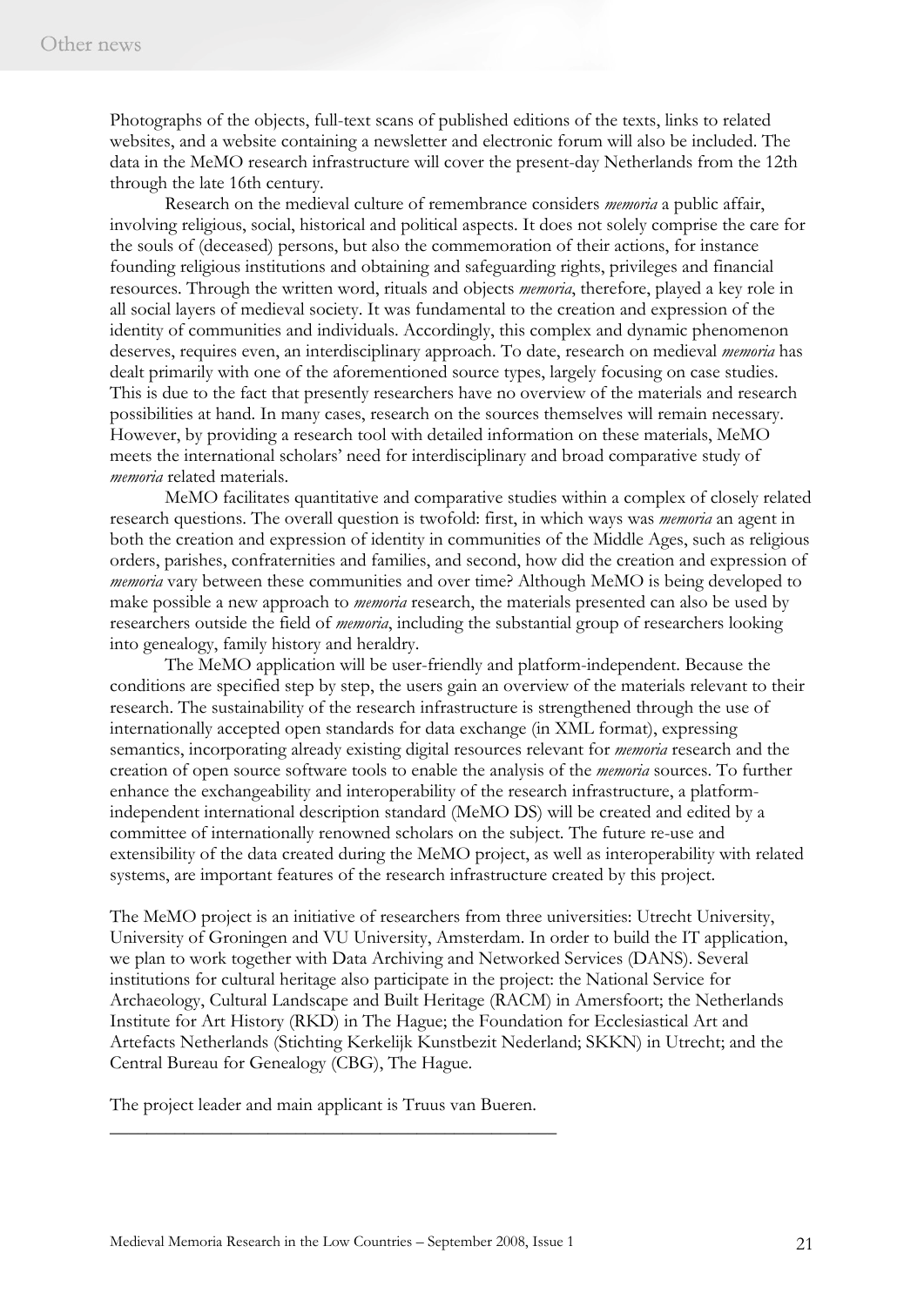# **Monasticon Trajectense** - by Koen Goudriaan

Early this fall a few dozens of items will be added to the website *Monasticon Trajectense.* This website, which is hosted by the Faculty of Arts of VU University Amsterdam, contains extensive repertories on convents of a specific type in the medieval diocese of Utrecht, which – by the way – covered a large part of the present-day Netherlands. The convents in question applied the socalled Third Rule of Saint-Francis: their inhabitants were called tertiaries. Originally, this rule was meant for lay people living individually at home. But from 1399 onwards, a large number of women's congregations and a smaller number of male congregations, originating in the *Devotio Moderna* movement, adopted this rule to regulate their community life. It was of moderate severity. The local communities were united in the Chapter of Utrecht, which allowed its members to remain independent from the Friars Minor, with whom they had little affinity. The formula was very successful: eventually, over one hundred communities joined the movement.

From 1998 onwards, a research project on these tertiaries was executed at VU University. The *Monasticon Trajectense* is one of the results of the project. The first descriptions were published on this site three years ago. At this moment, the site contains items on 45 convents; another 20 odd will be added soon. The authors, so far, are dr. Antheun Janse, dr. Sabrina Corbellini and prof. dr. Koen Goudriaan.

The descriptions follow a fixed pattern of rubrics on historical, material and spiritual aspects of the convents' life. Under each rubric, it gives clues to the relevant primary and secondary sources.

Its relevance for research on *memoria* is resting on the fact that it contains a rubric on liturgical activities, in which data on altars, chantries, mass foundations, etcetera are listed. Another rubric lists the manuscripts which can be assigned to the particular monastery. If the convent has produced chronicles, these are mentioned too. There is also a rubric devoted to mobile inventory: If (data on) works of art have been handed down, they are signalled here. In the historical part, a separate rubric is dedicated to the convents' benefactors. Last but not least, the format contains a chapter on 'Prosopography', which lists the names of all *matres*, *procuratrice*s, ordinary sisters (or brothers), rectors and lay functionaries which have been handed down. It is fair to warn that the available material is quite unevenly distributed across the several convents.

Website: http://www.let.vu.nl/project/monasticon/

\_\_\_\_\_\_\_\_\_\_\_\_\_\_\_\_\_\_\_\_\_\_\_\_\_\_\_\_\_\_\_\_\_\_\_\_\_\_\_\_\_\_\_\_\_\_\_\_

#### **Convent list** - by Koen Goudriaan

At the website of the Faculty of Arts of the VU University, this autumn a second repertory on medieval monastic life will be in the air: the *Kloosterlijst.* This *Convent List* is set up as a concise repertory of all 700 (actually, 702) medieval Dutch convents. Its main aim is to remedy the many identification problems which surround the history of medieval Dutch monasticism. The only repertory covering the field as a whole so far is Schoengen's *Monasticon Batavum*. Besides being nearly 70 years old (it dates from 1941/2), it contains a lot of errors. Moreover, it is very impractical in that it often devotes more than one lemma to the same monastery, if this undergoes changes of regime during the period of its existence. For specific categories, the *Monasticon Batavum* has been replaced since, by more recent *monastica* resting on more solid research. This is true, for instance, for the Windesheim canons and canonesses, which are covered by the *Monasticon Windeshemense*. But for the majority of the monasteries, no such update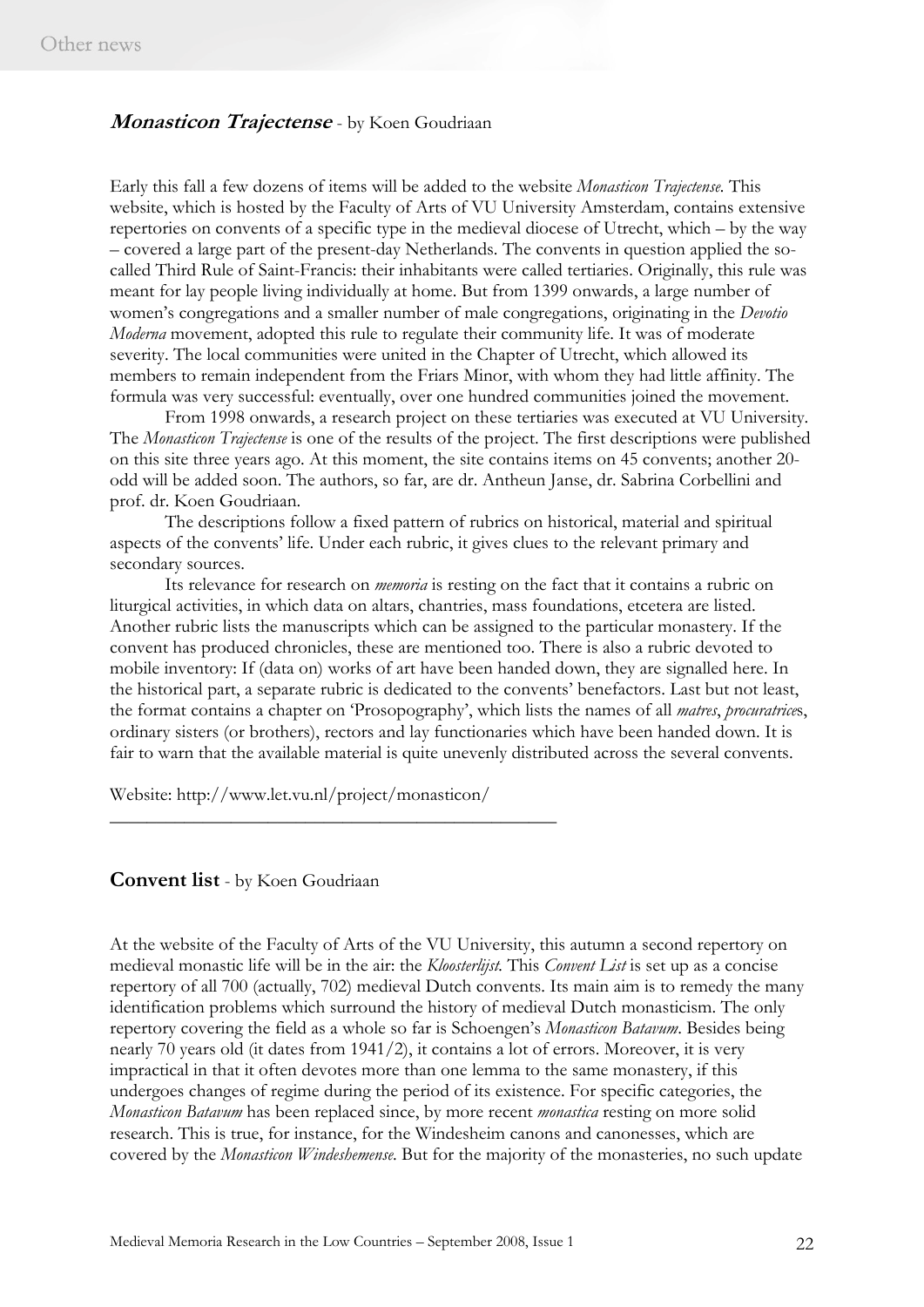is available, and will not be available in the foreseeable future due to the amount of work which this would require.

In the meantime, this *Convent List* is offered as a temporary tool. It is not a *monasticon*, in that it would make accessible all aspects of a convent's life. Instead, it is kept concise, and its main function is to indicate a convent's *existence*. A few elementary data are added: beginning and end, category, alias names, availability of archival records (if any), and main literature. It is completed by two additional components: a concordance to the *Monasticon Batavum* and an elimination list. In this list, all monasteries are mentioned which never existed but which nevertheless circulate in historical literature, and the arguments why they have to be eliminated are given.

The first version of this *Convent List* will be a try-out, inviting the scholarly community to correct the remaining errors which this list, too, no doubt will contain.

# **Development of new software for the database Narrative Sources**

\_\_\_\_\_\_\_\_\_\_\_\_\_\_\_\_\_\_\_\_\_\_\_\_\_\_\_\_\_\_\_\_\_\_\_\_\_\_\_\_\_\_\_\_\_\_\_\_

- by Jeroen Deploige

The database *The Narrative Sources of the Medieval Low Countries* is an online repertory of medieval narrative sources (www.narrative-sources.be). It was first published in 1996 and can be consulted free of charge. The database's contents, which will be regularly updated, resulted from the combined research of the Universities of Ghent, Louvain and Groningen, and was funded by the FWO and the NWO. However, the software of *Narrative Sources* urgently requires replacement. Using a grant, obtained from the Royal Historical Commission (KCG), we are currently working on the development of a new software system. While doing so, we are also exploring the possibilities of new applications, which will facilitate historical research based on *Narrative Sources*.

*Narrative Sources* is an important instrument for *memoria*-researchers. The website/database f.i. offers information on chronicles reporting on the founding of religious institutions, important gifts and memorial practices, and on biographical descriptions of deceased priests, conventuals and lay-persons, which were meant not only to commemorate these persons but also to have their lives serve as an example.

Project leaders:

Prof Jeroen Deploige (University of Ghent - Department of Medieval History) Prof Guy De Tré (University of Ghent - Department of Telecommunications and Information Processing)

Execution: Lic. Bert Callens (University of Ghent - Department of Telecommunications and Information Processing)

Information: jeroen.deploige@ugent.be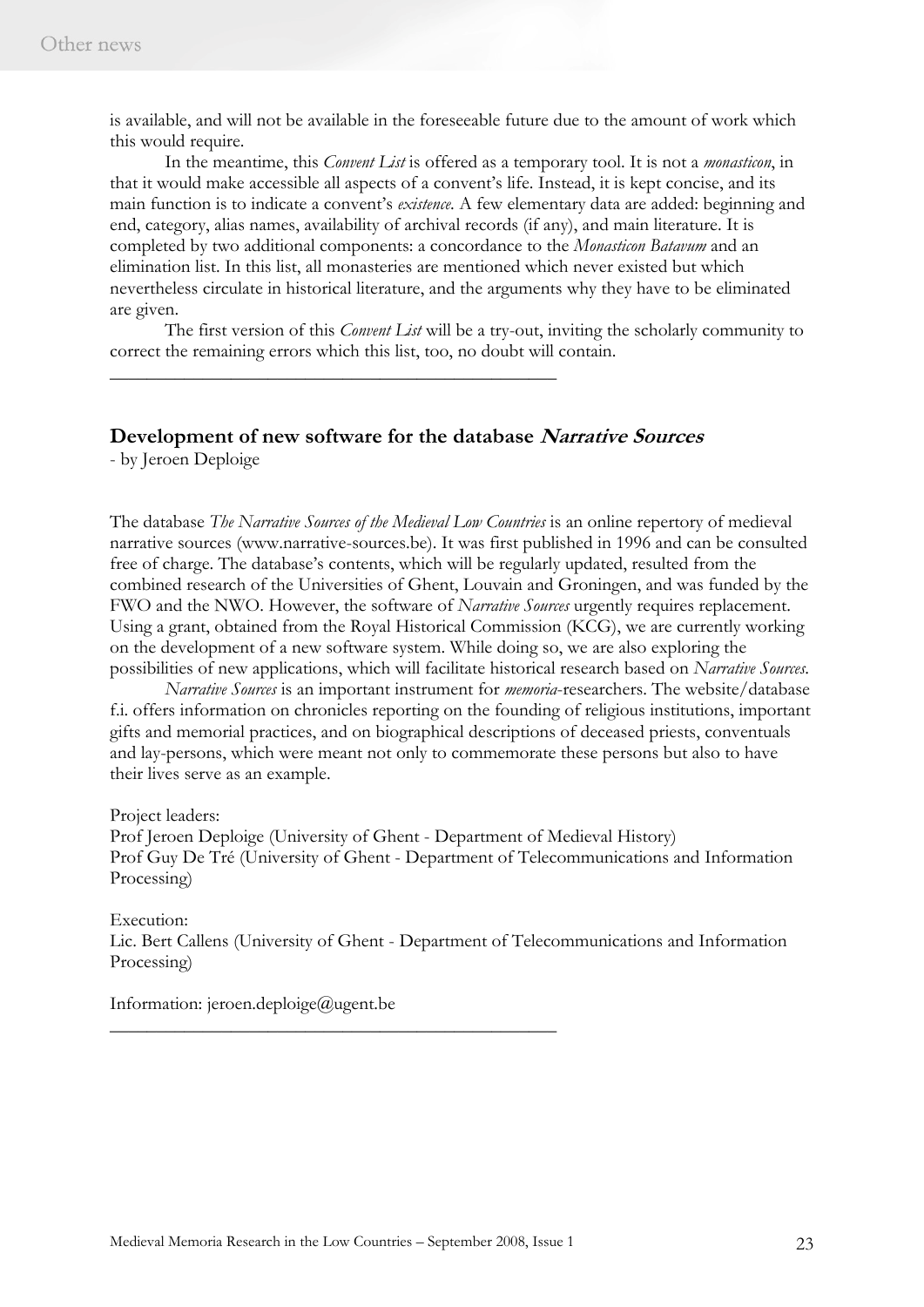# **Postdoc and Ph.D. researchers working on memoria**

Dissertations on the commemoration of the dead

| <b>Bini Biemans</b>        |                                                           |
|----------------------------|-----------------------------------------------------------|
| University                 | Affiliated member of the OGC (Research Institute for      |
|                            | History and Culture), Utrecht University                  |
| Title research             | "God heb altoos danc ende loff'. De laatmiddeleeuwse      |
|                            | memoriecultuur in de Klaaskerk te Utrecht'                |
| Project                    | The functions of art, ritual and text in medieval memoria |
| Promotor                   | Prof Mayke de Jong                                        |
| Co-promotor and supervisor | Dr Truus van Bueren                                       |
| Year of promotion          | 2012                                                      |
| E-mail address             | jan.biemans@planet.nl                                     |

A summary of this research project will be presented in the next issue of *MMR*.

\_\_\_\_\_\_\_\_\_\_\_\_\_\_\_\_\_\_\_\_\_\_\_\_\_\_\_\_\_\_\_\_\_\_\_\_\_\_\_\_\_\_\_\_\_\_\_\_

#### **Douglas Brine (postdoc researcher)**

| Institution    | National Gallery of Art. Center for Advanced Study in the       |
|----------------|-----------------------------------------------------------------|
|                | Visual Arts, Washington, DC                                     |
| Dissertation   | Piety and Purgatory: Wall-mounted memorials from the southern   |
|                | <i>Netherlands, c.1380–1520</i> (see above, under Books (tables |
|                | of contents), 2006                                              |
| E-mail address | $d\text{-}brine(a)$ nga.gov                                     |

#### Summary

My current work is concerned with revising my Ph.D. for publication in book form. It considers the wall-mounted memorial as a functional category of early Netherlandish art, akin to the altarpiece or devotional diptych, and explores – through examination of both extant works and documentary sources – their patronage, usage, content and context. Although my Ph.D. exclusively concentrated on memorials from the southern Low Countries, my book will include additional comparative material from the northern Netherlands, while retaining its focus on the south. It will also incorporate new archival research undertaken since the completion of my thesis.

My work has also recently focussed on the gilt-brass memorial commemorating the foundations of Jacques de Croy, Bishop of Cambrai (d. 1516) in Cologne Cathedral. Although admired as an early manifestation of the 'Netherlandish Renaissance' due to its *all'antica*  ornament, de Croy's memorial draws on preceding conventions for foundation memorials and, intriguingly, utilises a mid-fifteenth-century design by Rogier van der Weyden for the Virgin and Child at its heart.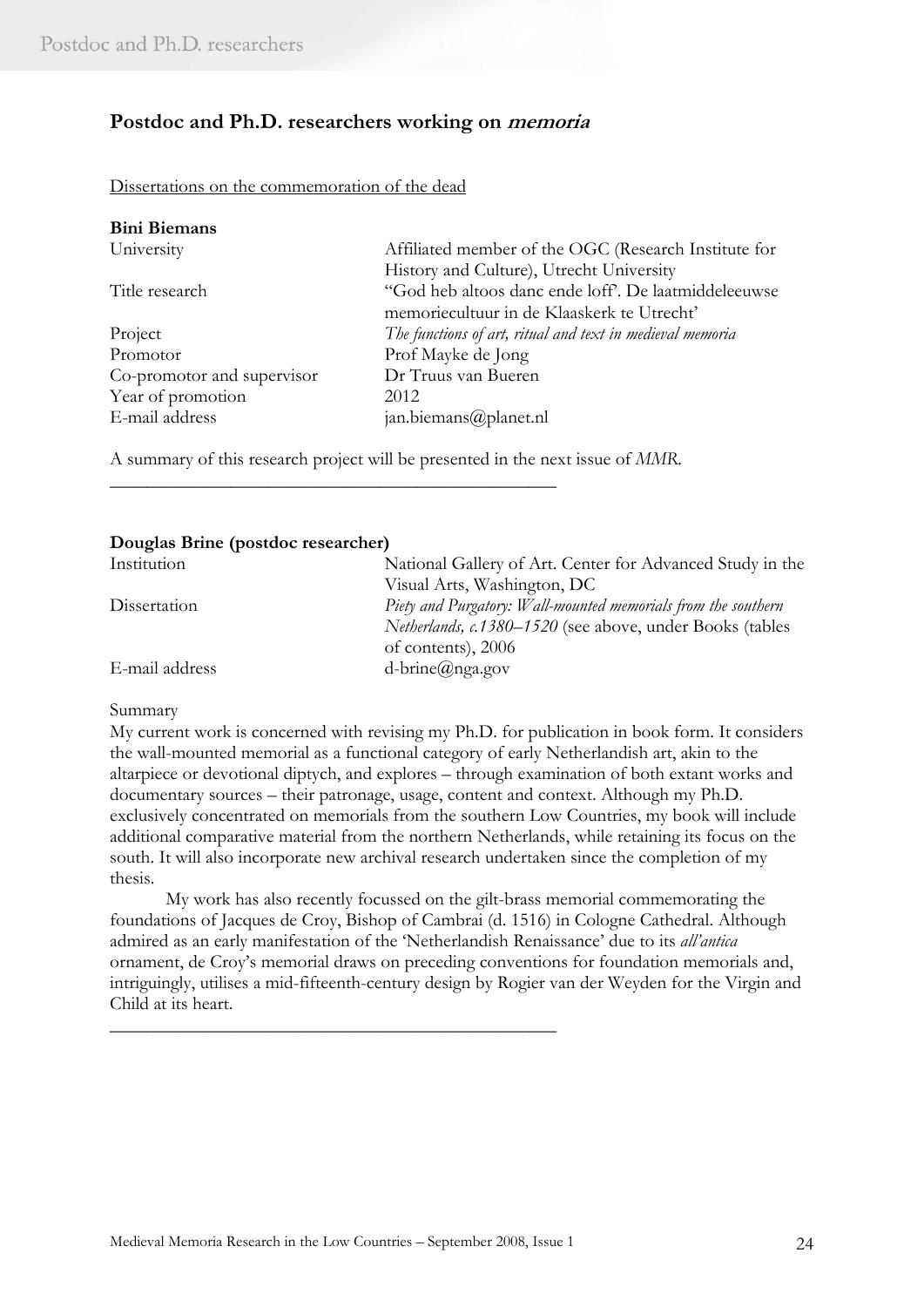| <b>B.J. Diemel</b> |                                                         |
|--------------------|---------------------------------------------------------|
| University         | Ghent University                                        |
| Research institute | PhD Fellow of the Research Foundation - Flanders (FWO)  |
| Title research     | 'Enthralled by death. Comparative research into the     |
|                    | formation of religious group cultures influenced by the |
|                    | Devotio Moderna in the Late Medieval Low Countries'     |
| Promotor           | Prof Jeroen Deploige                                    |
| Year of promotion  | 2010                                                    |
| E-mail address     | Bas.Diemel@Ugent.be                                     |
| Website            | www.medievalhistory.ugent.be/basdiemel/                 |

#### Summary

Death played an important role in late medieval religious communities. On the one hand, remembrance of the dead created a continuity with the past, because the dead remained part of the group and their live histories set a good example for further generations. On the other hand, there was the constant prospect of one's own death. Which role did this perception of death play in the creation and continuation of group cultures? Based on both historiographical texts and sermons I will explore the way in which different religious communities built their identity through this double perception of death and afterlife.

#### **Charlotte Dikken**

| University                 | Utrecht University                                           |
|----------------------------|--------------------------------------------------------------|
| Research institute         | OGC (Research Institute for History and Culture), Utrecht    |
|                            | University                                                   |
| Title research             | 'Stained glass windows and their social, cultural, political |
|                            | and memorial functions in medieval society. A comparative    |
|                            | study'                                                       |
| Project                    | The functions of art, ritual and text in medieval memoria    |
| Promotor                   | Prof Jeroen Stumpel                                          |
| Co-promotor and supervisor | Dr Truus van Bueren                                          |
| Year of promotion          | 2012                                                         |
| E-mail address             | Charlotte.Dikken@let.uu.nl                                   |

A summary of this research project will be presented in the next issue of *MMR*.

\_\_\_\_\_\_\_\_\_\_\_\_\_\_\_\_\_\_\_\_\_\_\_\_\_\_\_\_\_\_\_\_\_\_\_\_\_\_\_\_\_\_\_\_\_\_\_\_

| Douwe Faber                |                                                           |
|----------------------------|-----------------------------------------------------------|
| University                 | Affiliated member of the OGC (Research Institute for      |
|                            | History and Culture), Utrecht University                  |
| Title research             | 'Zorgen voor de Ziel. Het getuigenis van de 'Leidse       |
|                            | memorieboeken"                                            |
|                            | 'Care for the Soul: The Testimony of the 'Memorial'       |
|                            | Registers of Leyden"                                      |
| Project                    | The functions of art, ritual and text in medieval memoria |
| Promotor                   | Prof Mayke de Jong                                        |
| Co-promotor and supervisor | Dr Truus van Bueren                                       |
| Year of promotion          | 2011                                                      |
| E-mail address             | do.faber(a) planet.nl                                     |
|                            |                                                           |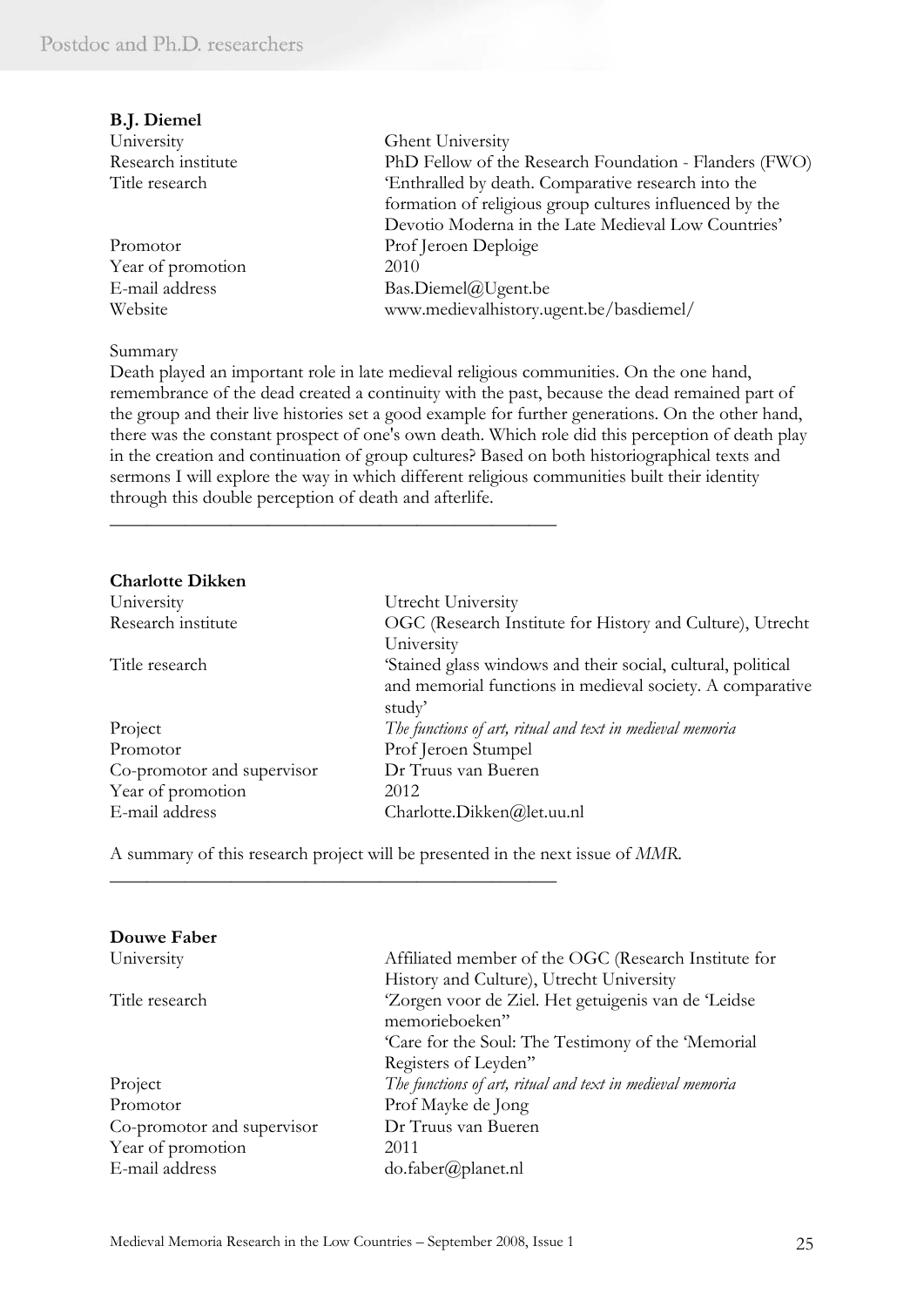#### Summary

From late medieval Leyden we possess a unique collection of sources relating to *memoria.* These 'Leidse memorieboeken' (the Leyden memorial registers) are basically calendars giving the dates on which anniversary services (*memories, jaargetijden)* were to be held for specific persons or groups in the Leyden parish churches. In total, there are ten important memorial registers. Most of them also contain additional information, rather than just the dates of the memorial services. Additionally, there exists a wealth of related material in other sources. Most of these can be found in the Regional Archives at Leyden.

 About half of these memorial registers were kept by non-ecclesiastical, civil authorities, such as church wardens and administrators of charitable institutions. This situation may well have been unique to Leyden. (If similar situations also existed elsewhere, it would be greatly appreciated if this were to be brought to my attention.)

My research in these memorial registers has a twofold purpose. Chronologically considered, the first objective is the analysis of the main sources as such, and the building of a database of the entries (the *memories*). I intend to publish this database once it is completed. Secondly this material is to be analysed with the intention to study piety and practices concerning dying and death.

\_\_\_\_\_\_\_\_\_\_\_\_\_\_\_\_\_\_\_\_\_\_\_\_\_\_\_\_\_\_\_\_\_\_\_\_\_\_\_\_\_\_\_\_\_\_\_\_

| Daantje Meuwissen          |                                                           |
|----------------------------|-----------------------------------------------------------|
| University                 | Utrecht University                                        |
| Research institute         | OGC (Research Institute for History and Culture), Utrecht |
|                            | University                                                |
| Title research             | De traditie getrouw. De portretreeks met de               |
|                            | landcommandeurs van de Ridderlijke Duitsche Orde, Balije  |
|                            | van Utrecht'                                              |
|                            | 'Faithful to tradition. De portrait series with the land  |
|                            | commanders of the Teutonic Order, Utrecht Bailiwick'      |
| Project                    | The functions of art, ritual and text in medieval memoria |
| Promotor                   | Prof R.E.O. Ekkart                                        |
| Co-promotor and supervisor | Dr Truus van Bueren                                       |
| Year of promotion          | 2009                                                      |
| E-mail address             | Daantje.Meuwissen@let.uu.nl                               |

#### Summary

The portrait series of the land commanders of the Teutonic Order, Bailiwick of Utrecht, is unique in the Netherlands. Today the series consists of 78 portraits of all successive governors of this institution, which was founded in 1132. At the end of the sixteenth century the bailiwick became a Protestant institution, which exists till the present day.

 The first part of the succession series was created between 1576 and 1580. This was a period of political and religious conflict, during which the bailiwick even feared to lose their land, houses and other properties. As the series was meant to represent all dignitaries from the start of the institution, some 30 fictive portraits had to be painted. After the first campaign it became a tradition for each new commander to have his portrait painted and added. Underneath each portrait a text has been added with the name, date of death and rank of the portrayed commander. Until the first Protestant commander, a plea for the salvation of the portrayed person's soul was also included.

 In my research project I concentrate on the respective functions of this series throughout the ages. Therefore I am looking into the history of the institution and its land commanders, the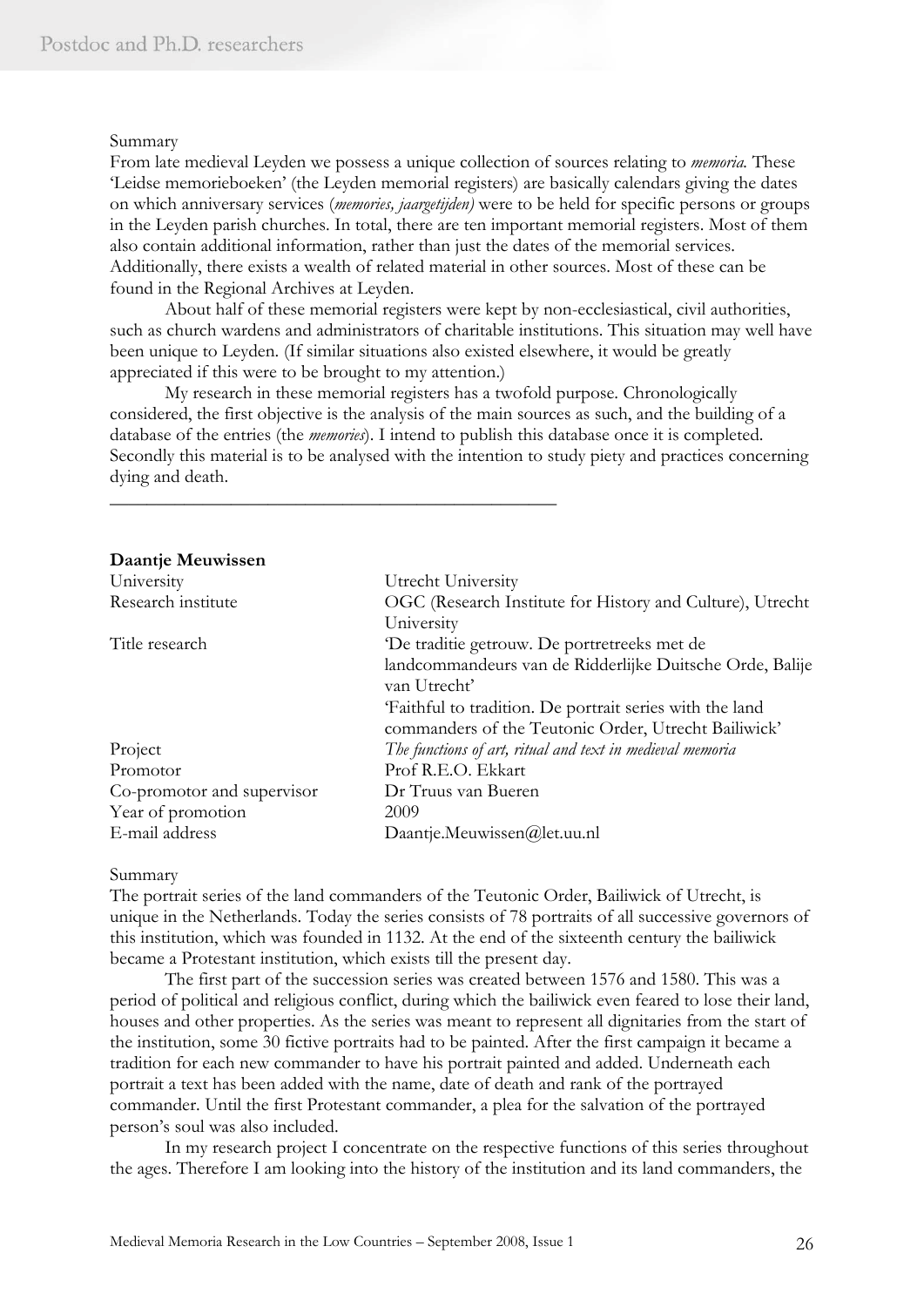religious and political situation in the Netherlands and Utrecht in particular, and into the choice of painters and the iconography.

| <b>Vincent Robijn</b>      |                                                         |
|----------------------------|---------------------------------------------------------|
| University                 | Affiliated member of the Faculty of Arts, University of |
|                            | Groningen                                               |
| Title research             | 'Memoriecultuur in Kampen (1300-1580)'                  |
|                            | The culture of remembrance in Kampen (1300-1580)'       |
| Promotor                   | Prof Dick de Boer                                       |
| Co-promotor and supervisor | Dr Hanno Brand                                          |
| Year of promotion          | 2010                                                    |
| E-mail address             | vincentrobijn@gmail.com                                 |
|                            |                                                         |

A summary of this research project will be presented in the next issue of *MMR*.

\_\_\_\_\_\_\_\_\_\_\_\_\_\_\_\_\_\_\_\_\_\_\_\_\_\_\_\_\_\_\_\_\_\_\_\_\_\_\_\_\_\_\_\_\_\_\_\_

\_\_\_\_\_\_\_\_\_\_\_\_\_\_\_\_\_\_\_\_\_\_\_\_\_\_\_\_\_\_\_\_\_\_\_\_\_\_\_\_\_\_\_\_\_\_\_\_

| <b>Annemarie Spectiens</b> |                                                           |
|----------------------------|-----------------------------------------------------------|
| University                 | Affiliated member of the Faculty of Arts, VU University   |
| Title research             | In dienst van de doden. Een kwantitatief onderzoek naar   |
|                            | twee aspecten van de laatmiddeleeuwse dodenmemorie in     |
|                            | de Nederlanden: misfundaties en caritas, 1400-1580'       |
|                            | In service for the dead. A quantitative study of the      |
|                            | transformations of two forms of late medieval piety in    |
|                            | memory of the dead in the Northern Low Countries: the     |
|                            | foundation of chantries and charitative piety, 1400-1580' |
| Promotor                   | Prof Koen Goudriaan                                       |
| Year of promotion          | 2010                                                      |
| E-mail address             | a.j.speetjens@hetnet.nl                                   |

#### Summary

This research project focuses on in the popularity of 'intercessory provisions', such as bequests for prayers, masses and other services in the Northern Netherlands during the later Middle Ages. The popularity of memorial services for the souls of the deceased spread among an increasing part of the population during the fourteenth and fifteenth centuries, as did other forms of (outward) lay-devotion. On the medieval 'salvation of the souls-market' the faithful could choose one or another institution to confide the care for their souls in the hereafter, and thus they bequeathed for example monasteries, hospitals and parish churches in return for intercessory masses, or they founded chantries or charitable institutions.

During the first half of the sixteenth century, however, the interest in masses for the souls of the dead diminished. Some historians have mentioned several causes for this sharp decline around the year 1520. They suggested that the rise of humanism, the spread of the ideas of Luther, economic crises and political troubles may explain the decreased interest in masses for the souls of the dead.

The aim of this research-project is to study the *process* of diminishing interest in intercessory provisions, during the period from 1400 to 1580, from a quantitative point of view, and to analyse the changing of the objects of the curves themselves. Thus it is possible to show that acts and behaviour, which are usually seen as religious utterances, partially consist of nonreligious elements and that political, economical, or status and family related issues also played a role.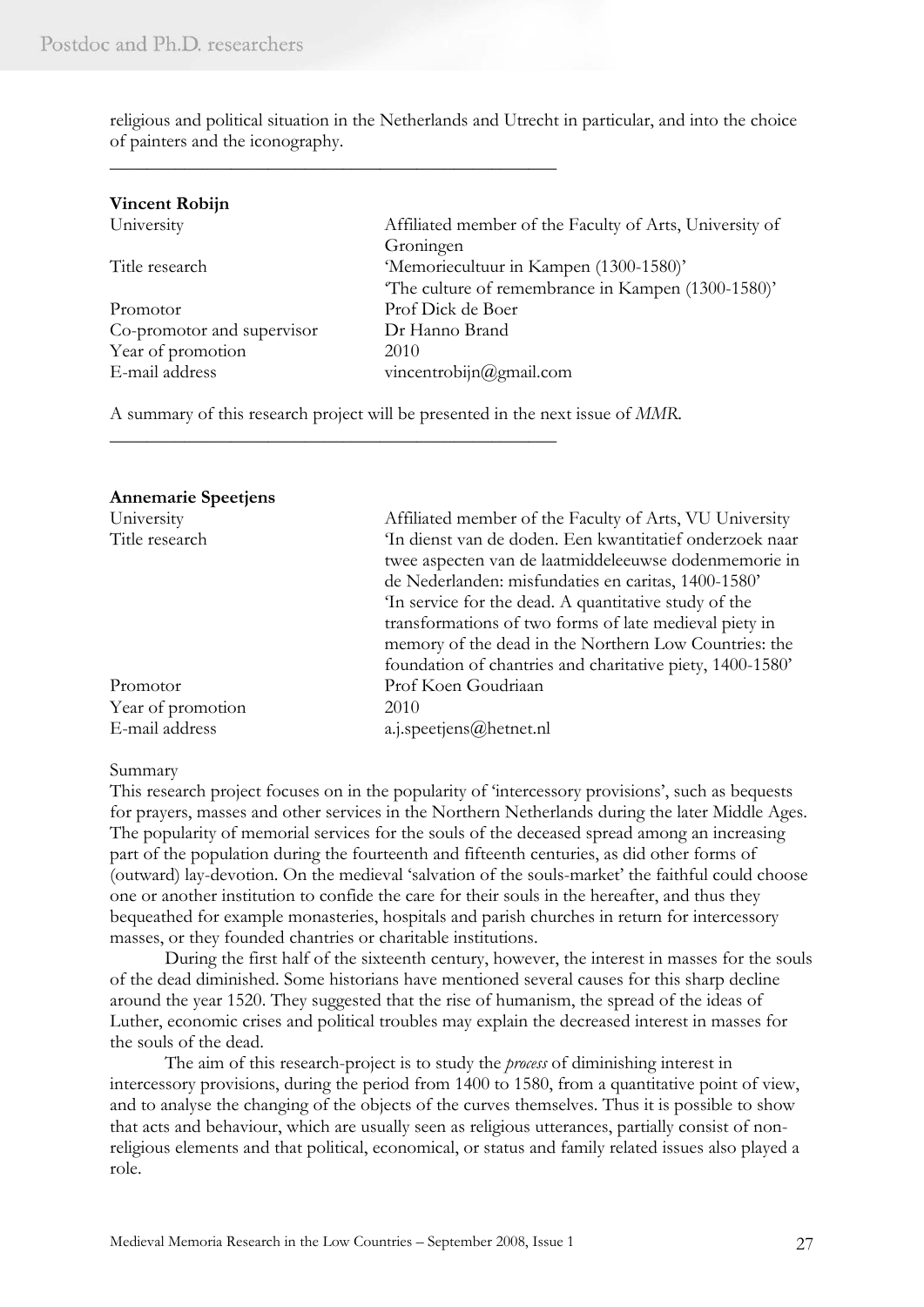The examples of chantries and charity are chosen, because no pre-existing studies explore the changing piety in these fields. Sources of a quantitative, serial nature are used for this project, such as wills, foundation-acts of chantries, memorial registers and accounts of charitative institutions. A database has been developed, in which the assembled data can be elaborated in several ways. Thus, besides the question of the 'conjuncture' of the foundations and pious gifts to these institutions of lay-devotion, a number of other questions will be examined. To name a few examples, this database may shed light on the role of the priest as mediator between the realm of the living and the dead, and his relation to the laymen, the share of priests and clerics in foundations and gifts, the weekly amount of masses to be held at the various altars and chantries and the gifts to the poor that were part of the intercessory provisions.

By trying to pinpoint changes in the religious 'conjuncture' in time and space, I expect to offer some new perspectives of late medieval lay-devotion at the dawn of the Reformation.

\_\_\_\_\_\_\_\_\_\_\_\_\_\_\_\_\_\_\_\_\_\_\_\_\_\_\_\_\_\_\_\_\_\_\_\_\_\_\_\_\_\_\_\_\_\_\_\_

| Rolf de Weijert               |                                                           |
|-------------------------------|-----------------------------------------------------------|
| University                    | Utrecht University                                        |
| Research institute            | OGC (Research Institute for History and Culture), Utrecht |
|                               | University                                                |
| Title research                | 'Schenken, begraven, gedenken: Memoria in het Utrechtse   |
|                               | kartuizerklooster Nieuwlicht 1391-1580'                   |
|                               | 'Gift giving, burials and remembrance: Memoria in the     |
|                               | Carthusian monastery Nieuwlicht near Utrecht, 1391-1580'  |
| Project                       | The functions of art, ritual and text in medieval memoria |
| Promotor                      | Prof M.B. de Jong                                         |
| Co-promotores and supervisors | Dr G. van Bueren, Dr P. Doorn                             |
| Year of promotion             | 2009                                                      |
| E-mail address                | Rolf.deWeijert@let.uu.nl                                  |

#### Summary

Rolf de Weijert researches late medieval gift giving practices to the Carthusian monastery Nieuwlicht (1391-1580) near Utrecht and the network of benefactors of this monastery. In this research special attention will be paid to the donated art objects and their role within the commemoration of the dead in the monastery. The starting point of this research is the four remaining memorial registers of the monastery. These registers have been analyzed using innovative IT techniques, and therefore the research is also a test case for the usability of these techniques for other historical research.

## Dissertations on other aspects of the culture of commemoration

\_\_\_\_\_\_\_\_\_\_\_\_\_\_\_\_\_\_\_\_\_\_\_\_\_\_\_\_\_\_\_\_\_\_\_\_\_\_\_\_\_\_\_\_\_\_\_\_

# **Anique de Kruijf**

University University of Amsterdam Research institute Instituut voor Cultuur en Geschiedenis Title research "Stof zijt gij...' Een onderzoek naar de relieken van de oud-katholieke Gertrudiskathedraal te Utrecht: betekenis en functie van een vergeten schat' (werktitel)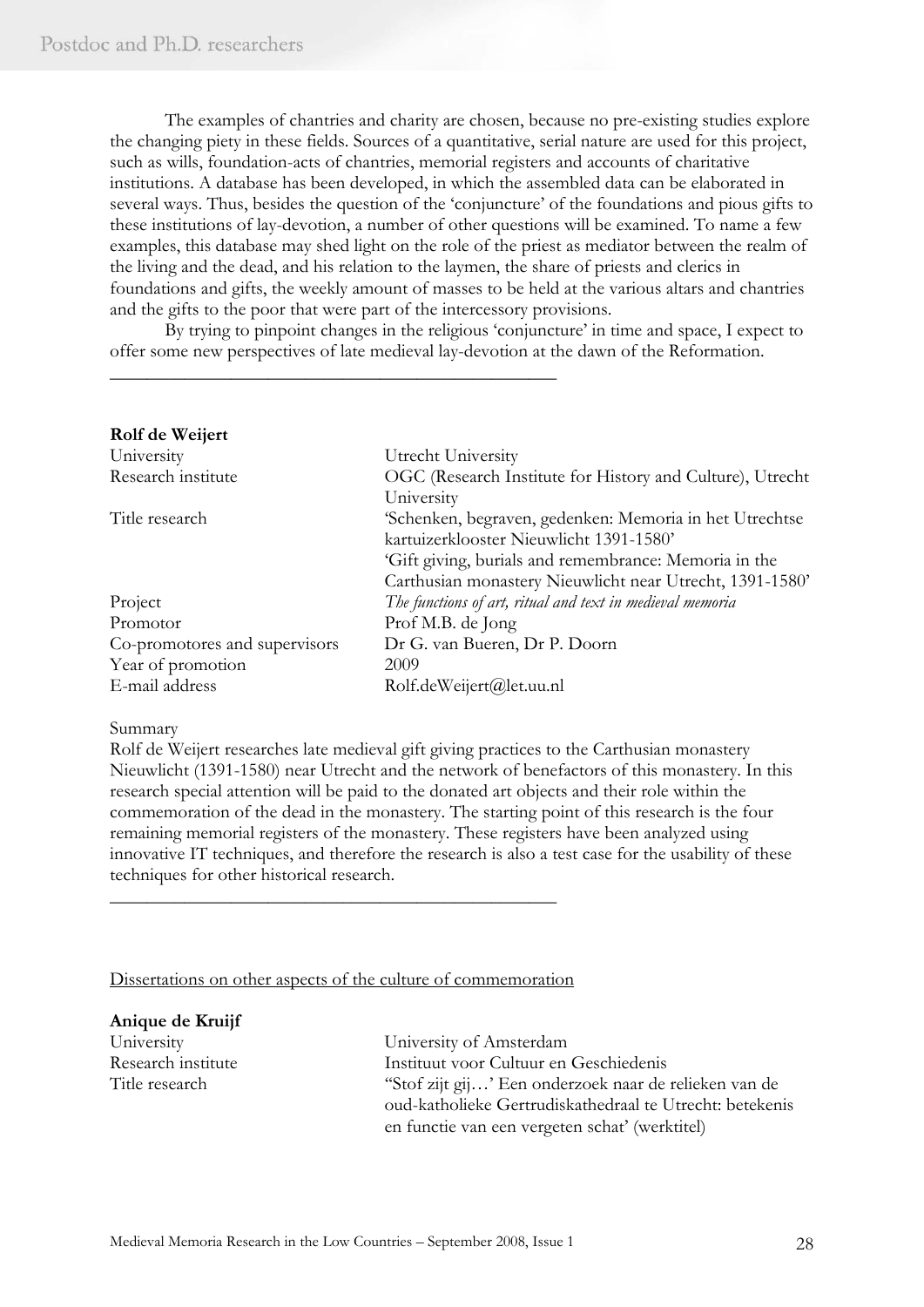|                   | "For dust thou art' The relics of the Old-Catholic       |
|-------------------|----------------------------------------------------------|
|                   | cathedral of Saint-Gertrude in Utrecht: significance and |
|                   | function of a forgotten treasure' (working title)        |
| Promotor          | Prof C.A. Chavannes-Mazel                                |
| Year of promotion | 2010                                                     |
| E-mail address    | A.C.deKruijf@uva.nl                                      |
| Website           | http://home.medewerker.uva.nl/a.c.dekruijf/              |

#### Summary

Through research dead substances come to life once again. The two altars of the Old-Catholic Saint Gertrude's cathedral in Utrecht shelter a treasure of relics, numbering over 1700 objects. It is a treasure in the true meaning of the word, containing objects with both religious and arthistorical value.

Because the relics are no longer being used for liturgical reasons, the collection of holy materials had been almost forgotten. The first part of my research was to make an extensive inventory of all the objects. Most of the relics – bone parts, textiles and dust – were originally preserved by the chapter and parish churches of medieval Utrecht. Many of the medieval Utrecht relics were removed from their original depositories during the Reformation. They were hidden elsewhere – often abroad – to keep them safe from the Calvinists.

In this research project I am, using old church inventories and correspondence, reconstructing the different ways through which these 1700 objects ended up in the Saint Gertrude's cathedral. In collaboration with the Royal Institute for the Study and Conservation of Belgium's Cultural Heritage (KIK-IRPA) in Brussels, some of the most outstanding objects are being scientifically dated and given the required treatment to conserve them.

## **Suzan Folkerts**

| University         | University of Groningen                                     |
|--------------------|-------------------------------------------------------------|
| Research institute | Instituut voor Cultuur en Geschiedenis                      |
| Title research     | 'Heiligenlevens van dertiende-eeuwse vrome leken: functie,  |
|                    | receptie en transformatie (circa 1275 tot 1525)'            |
|                    | 'Saints' Lives of Thirteenth-century Lay Persons: Function, |
|                    | Reception, and Transformation (ca 1275-1525)'               |
| Promotores         | Prof B.A.M. Ramakers, Dr R.I.A. Nip                         |
| Year of promotion  | 2009                                                        |
| E-mail address     | S.A.Folkerts@rug.nl                                         |
| Website            | http://www.rug.nl/staff/s.a.folkerts/index/                 |

#### Summary

This project aims to study the transmission of thirteenth-century saints' lives of lay saints in the late Middle Ages, focusing on the *vita* of Christina Mirabilis. The adoptation and adaptation of her *vita* are studied through the intensive investigation of the manuscripts. How did religious communities, who produced or possessed these manuscripts, make (the *vita* of) Christina their own?

\_\_\_\_\_\_\_\_\_\_\_\_\_\_\_\_\_\_\_\_\_\_\_\_\_\_\_\_\_\_\_\_\_\_\_\_\_\_\_\_\_\_\_\_\_\_\_\_